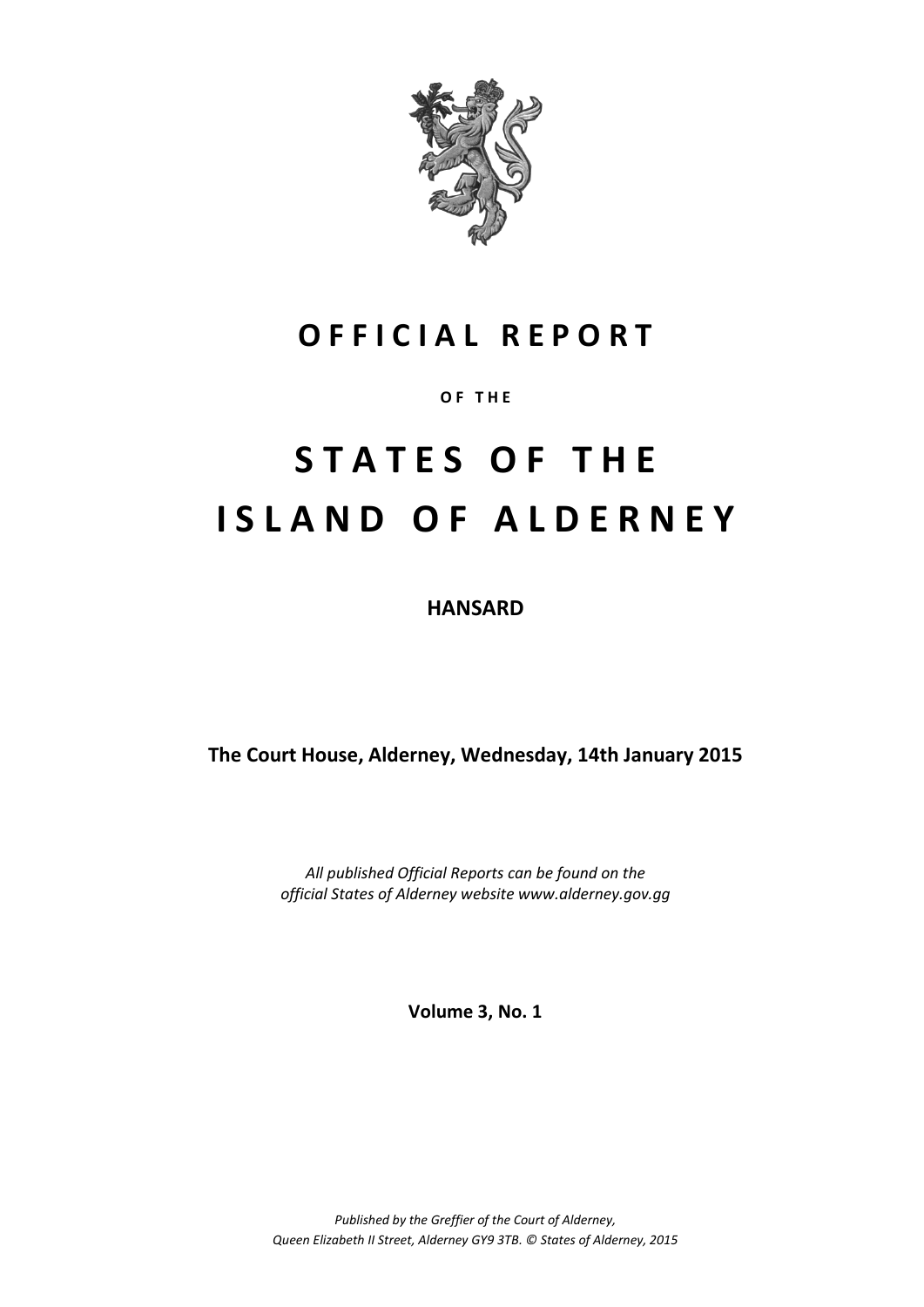#### **Present:**

#### **Mr Stuart Trought, President**

#### **Members**

Mr Matthew Birmingham Mr Neil Harvey Mr Louis Jean Mr Robert McDowall Mr Graham McKinley Mrs Norma Paris Mr Steve Roberts Mr Christopher Rowley Mr Francis Simonet Mr Ian Tugby

#### **Representative of the Lieutenant Governor:**

Colonel Colin Mason

#### **The Greffier of the Court**

Mrs Sarah Kelly

## **Business transacted**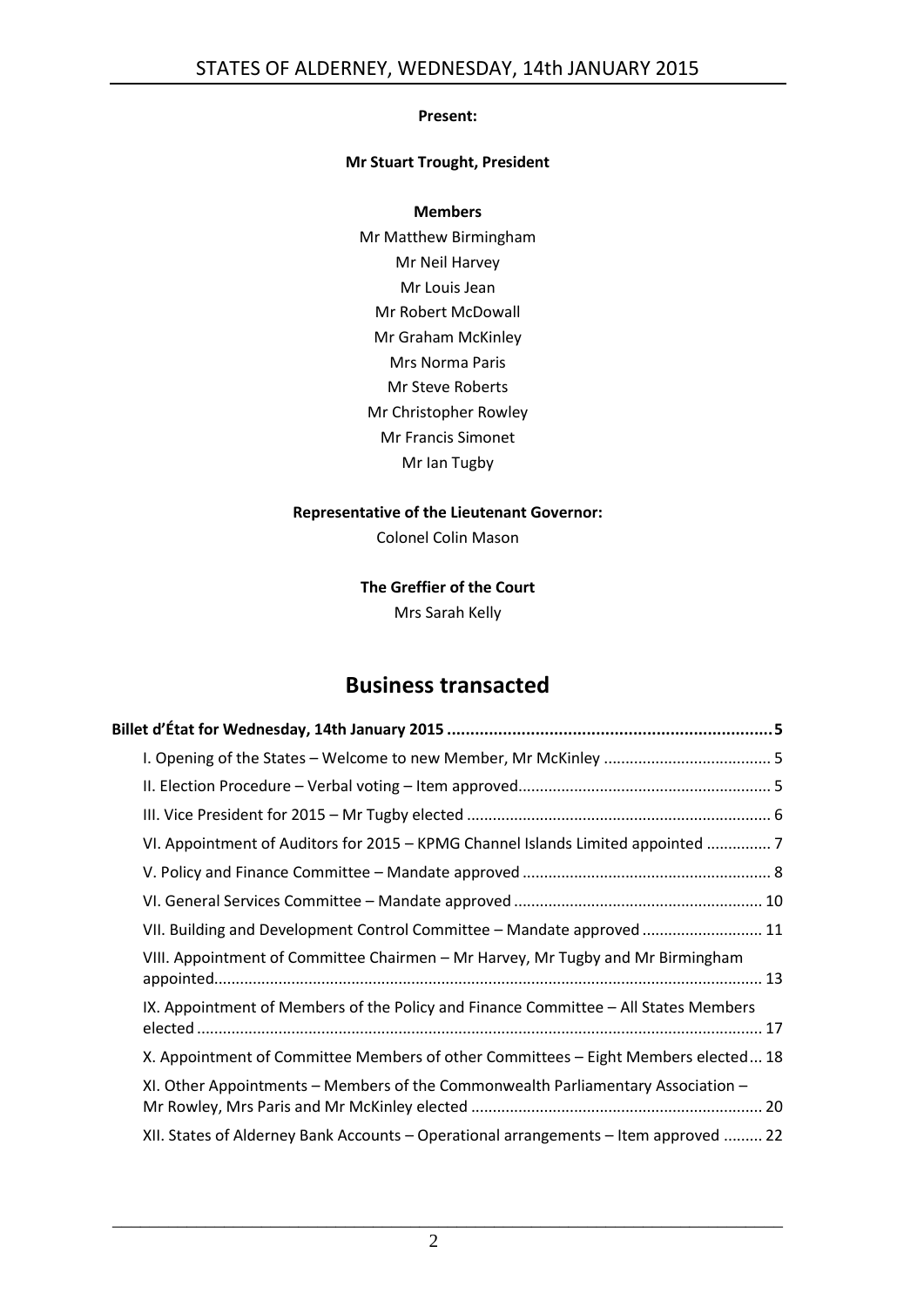| XIII. Election of Alderney Representatives to sit in the Guernsey States of Deliberation -<br>Mr McKinley and Mr Jean elected; and Mr Birmingham and Mr Rowley elected as |  |
|---------------------------------------------------------------------------------------------------------------------------------------------------------------------------|--|
|                                                                                                                                                                           |  |
| XIV. Alderney eGambling (Amendment) (No.2) Regulations, 2014 – Not annulled 24                                                                                            |  |
| XV. Alderney Commission for Renewable Energy - Professor John V Sharp re-appointed as                                                                                     |  |
|                                                                                                                                                                           |  |
|                                                                                                                                                                           |  |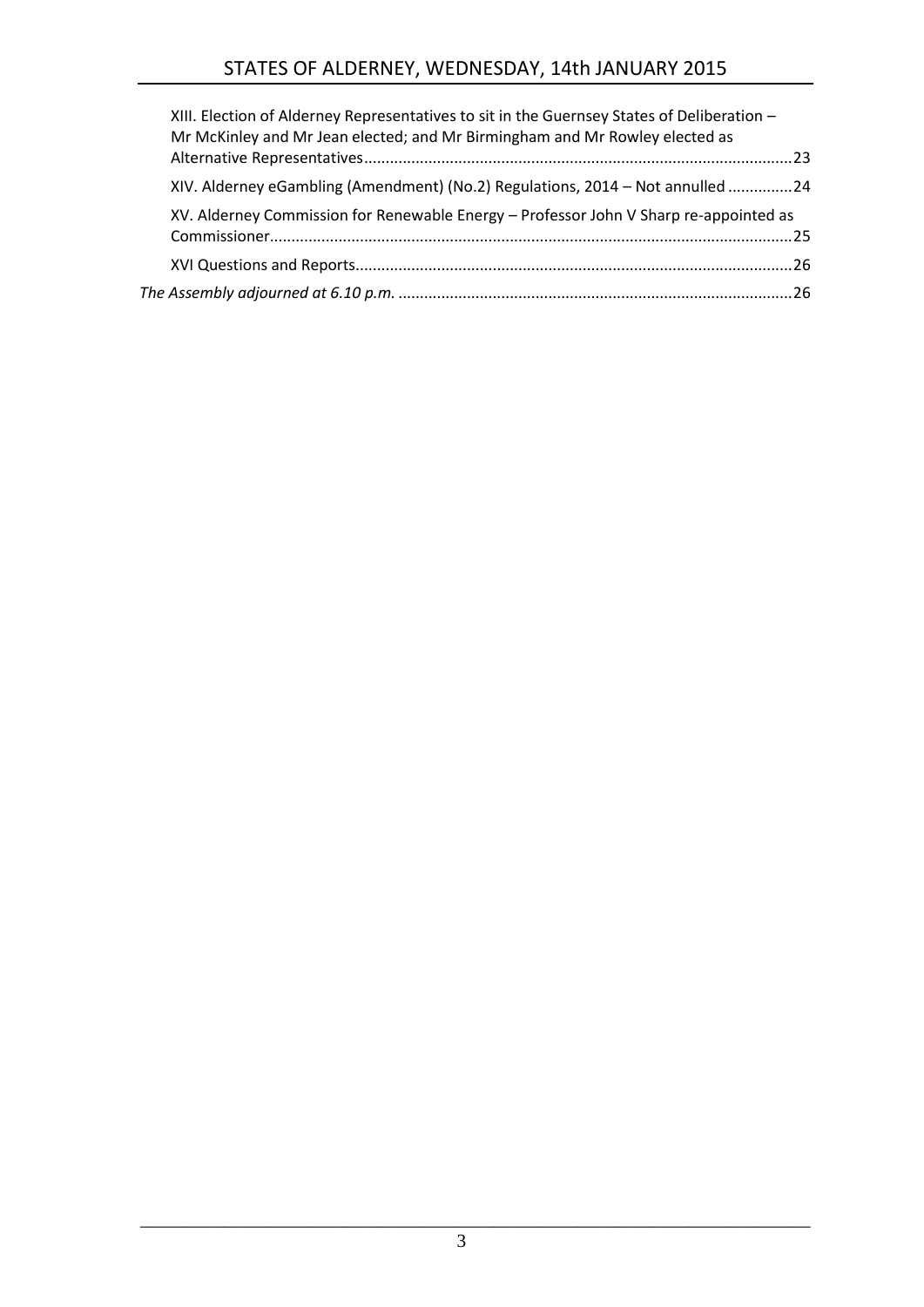*PAGE LEFT DELIBERATELY BLANK*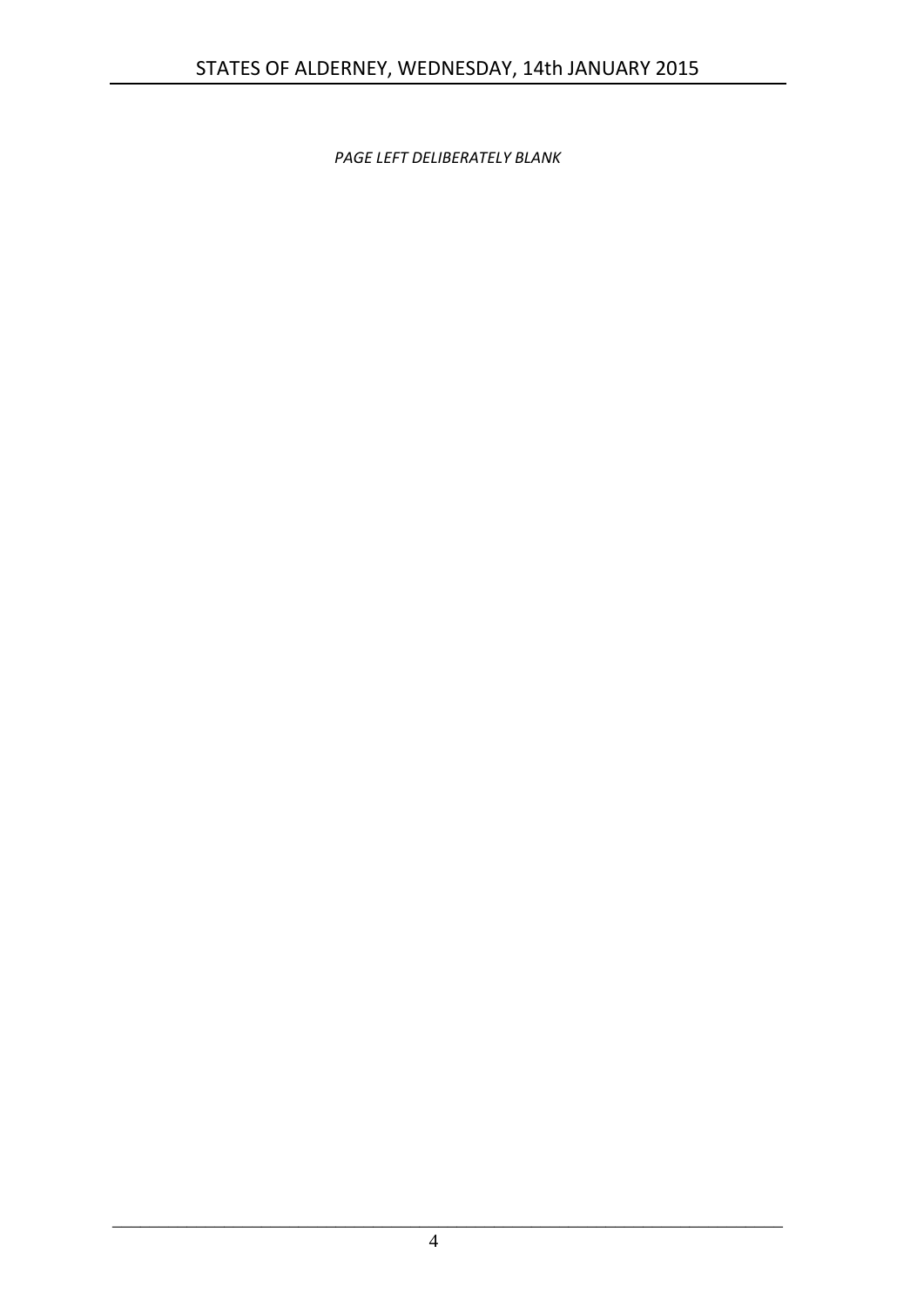## States of Alderney

*The States met at 5.28 p.m. in the presence of Colonel Colin Mason, a representative of His Excellency Air Marshal Peter Walker, C.B., C.B.E. Lieutenant-Governor and Commander-in-Chief of the Bailiwick of Guernsey*

[THE PRESIDENT *in the Chair*]

### **PRAYERS**

*The Greffier*

**ROLL CALL** *The Greffier*

## <span id="page-4-0"></span>Billet d'État for Wednesday, 14th January 2015

#### **I. Opening of the States – Welcome to new Member, Mr McKinley**

<span id="page-4-1"></span>**The Greffier:** Sir, that concludes the opening of the annual meeting for the States.

**The President:** Thank you very much. Before you proceed to Item II, I would just like to welcome our new Member, Mr McKinley.

<span id="page-4-2"></span>5 If you would like to proceed with Item II, please.

# **II. Election Procedure –**

#### **Verbal voting – Item approved**

*Item II.*

*The States of Alderney is asked:*

*to decide whether the following elections should be by verbal vote, otherwise Rule 20 of the Rules of Procedure of the States Alderney, shall come into operation, ie., voting shall, unless the States otherwise resolves, be carried out by written ballot.*

10 **The Greffier:** Sir, Item II is the Election Procedure. The States is asked to decide whether the following elections should be by verbal vote, otherwise Rule 20 of the Rules of Procedure of the States Alderney, shall come into operation, i.e., voting shall, unless the States otherwise resolves, be carried out by written ballot.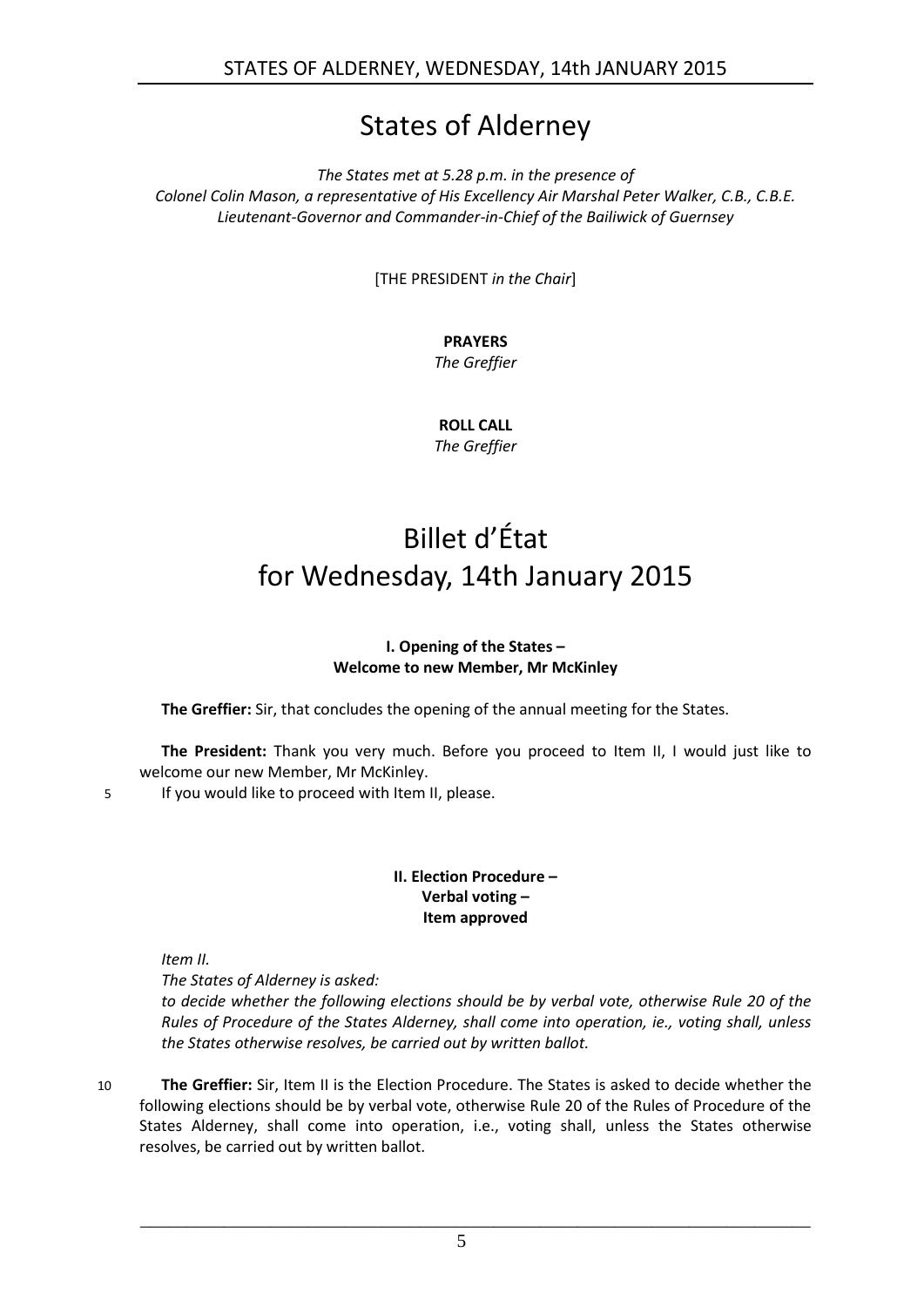Before we proceed, Mrs Paris, as Convener, do you have the report from the People's Meeting, please?

**Mrs Paris:** Mr President, at the People's Meeting held on 7th January, there were 20 approximately 24 members of the public, two members of the *Press* and seven States' Members, excluding the Convener; the Convener, obviously, ably assisted by the Chief Executive, the interim States' engineer and the Treasurer.

**The President:** Thank you very much. Were there any comments on Item II?

25

**Mrs Paris:** No, there were not.

**The President:** Thank you very much indeed. Mr Rowley, I believe you wish to propose this?

#### 30

**Mr Rowley:** Yes, that is right, sir, I would like to propose this be carried out verbally.

**The President:** Thank you.

Mr Harvey, I believe you wish to second this.

35

**Mr Harvey:** I do, indeed, sir. Thank you.

**The President:** Thank you very much.

Do any Members wish to speak on this? In that case, Madam Greffier, you can take it that we 40 will be taking the votes verbally.

**The Greffier:** Thank you, sir.

#### **III. Vice President for 2015 – Mr Tugby elected**

<span id="page-5-0"></span>*Item III. The States of Alderney is asked: to elect a Vice President for 2015.* 

#### 45 **The President:** We move to Item III, please.

**The Greffier:** Item III is the appointment of a Vice President. The States is asked to elect a Vice President for 2015.

50 **The President:** Thank you very much.

Mrs Paris, as Convener, were there any comments at the People's Meeting?

**Mrs Paris:** Yes, Mr President, there were.

There was a written question in part two, which the Chief Executive chose to answer at this 55 point in part one, because he felt that was appropriate.

The question was to ask why the electorate were not empowered to elect the Vice President, as they did with President. The response was that, under the Alderney Government Law 2004,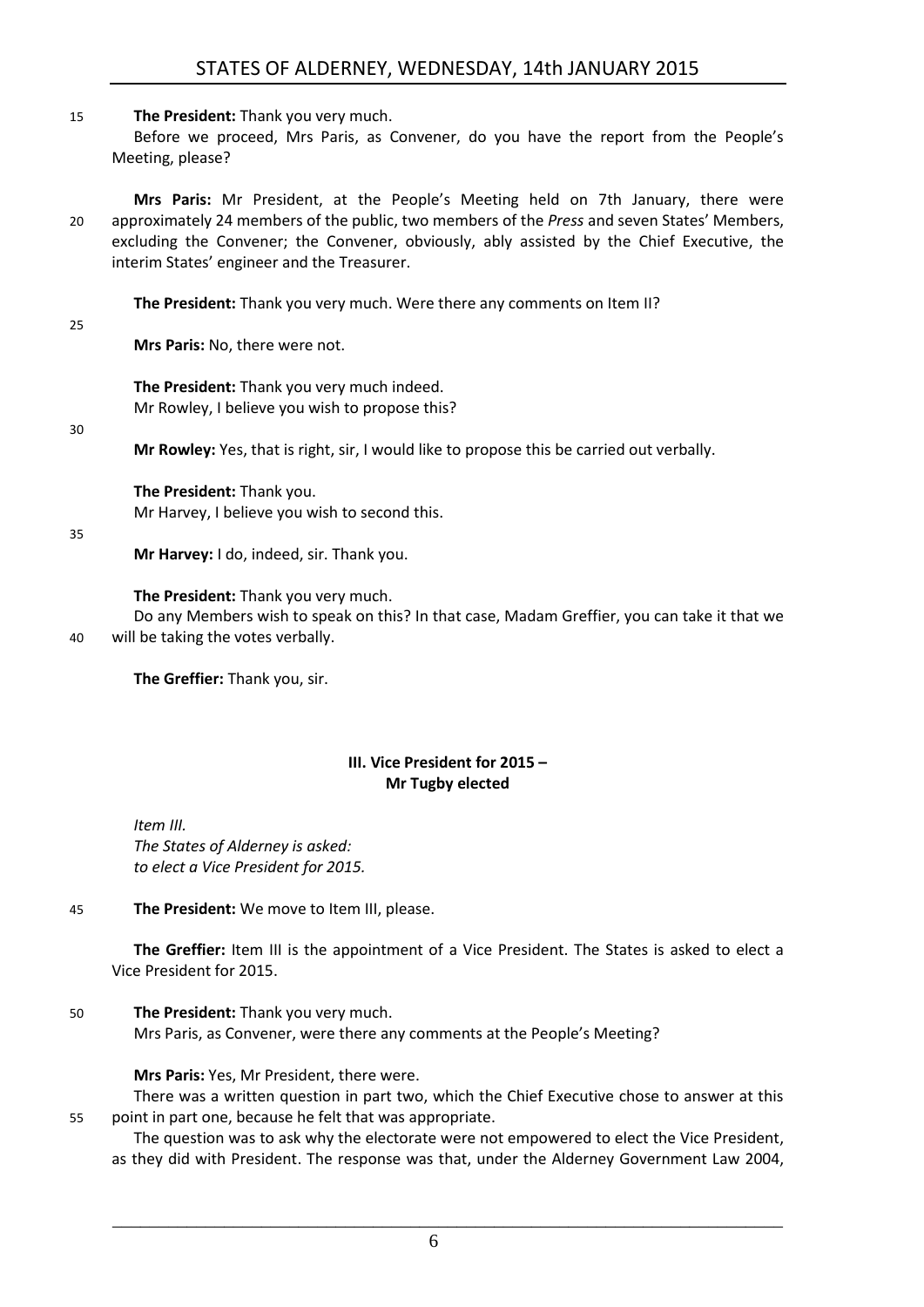the States shall elect one of their Members to Vice President at the States of Alderney, which obviously clarified the position.

60

#### **The President:** Thank you very much indeed.

Members of the States, do we have anybody proposed for this position?

**Mr Simonet:** Yes, sir, I would like to propose Mr Tugby.

65

**The President:** Thank you very much. Do I have a seconder, please?

**Mr Harvey:** I would be delighted to second that, Mr President.

70

**The President:** Do you have any other propositions for the position of Vice President? Madam Greffier, we do not have anyone else being proposed. Congratulations, Mr Tugby.

#### **VI. Appointment of Auditors for 2015 – KPMG Channel Islands Limited appointed**

<span id="page-6-0"></span>*Item VI.*

*The States of Alderney is asked: to appoint KPMG Channel Islands Limited to be the States Auditors for 2015.*

#### 75 **The President:** Can we move to Item IV, please?

**The Greffier**: Sir, Item IV is the appointment of Auditors. The States is asked to appoint KPMG Channel Islands Limited to be the States' Auditors for 2015.

**The President:** Thank you very much.

80 Mrs Paris, as Convener.

**Mrs Paris:** Mr President, there was a query on this. A member of the public asked why they had been appointed, with their high expenses.

It was clarified by the States' Treasurer that KPMG were actually the successful applicants 85 following an advertised tender process; and a comment was made from the public who stated that, although the firm is expensive, their costings are similar to other firms and their work is of a very high standard.

**The President:** Thank you very much indeed.

90 Mr McDowall, I believe you wish to propose this?

**Mr McDowall:** Yes, Mr President, ladies and gentlemen. Thank you.

Yes, I would like to propose that the States appoints KPMG Channel Islands Limited to be the States Auditors for 2015.

95 I would just like to add a comment that one always has to have an accounting firm of considerable size to do an audit of the size of the States of Alderney. Small firms are way out of the game there, but anyway I propose KPMG.

**The President:** Thank you very much.

100 Mr Roberts, I believe you wish to second this.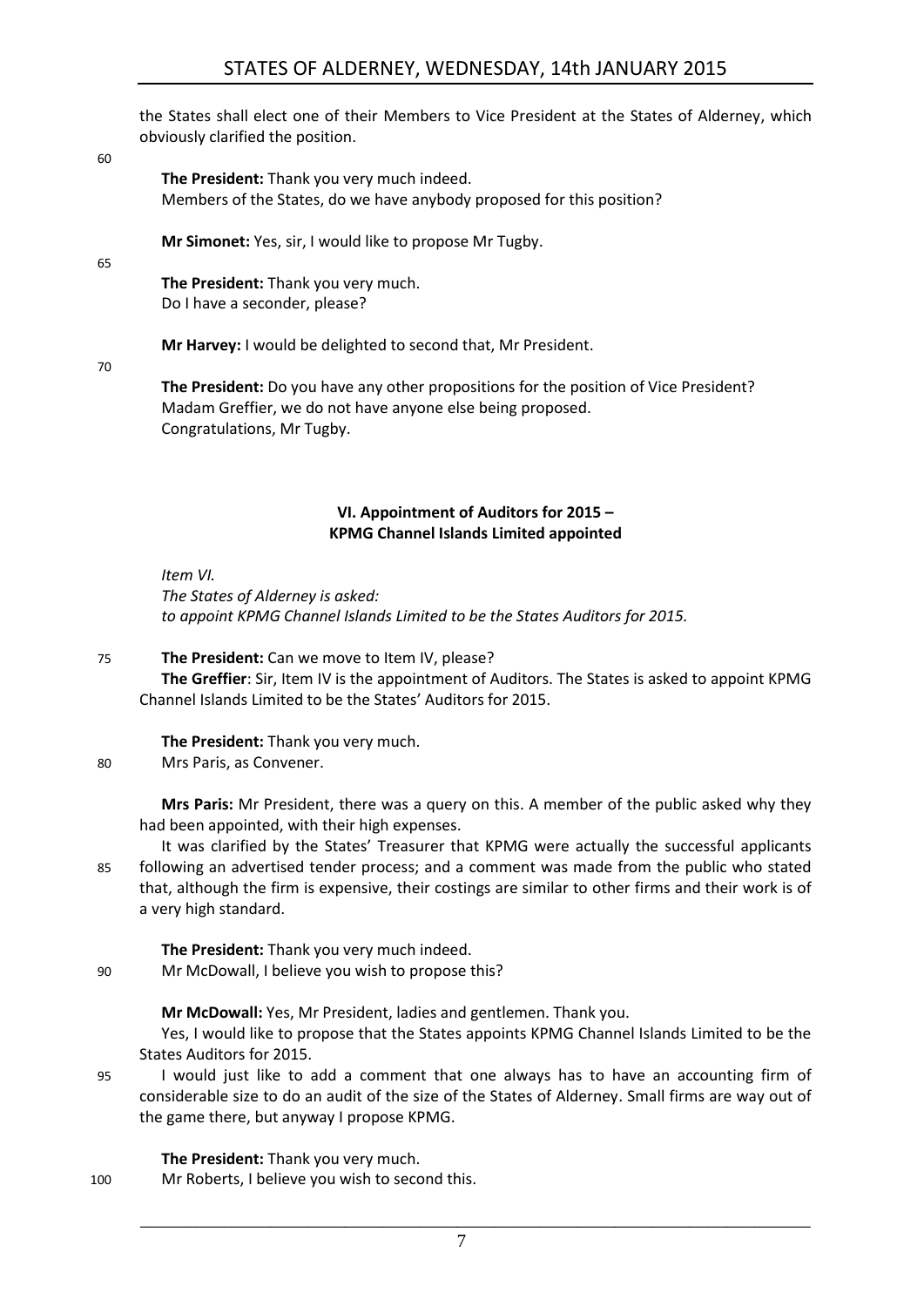**Mr Roberts:** Yes, I would like to second this.

#### **The President:** Thank you very much.

105 Does any States' Member wish to comment on this? Madam Greffier, we will take that as KPMG have been appointed.

**The Greffier:** Thank you, sir.

#### **V. Policy and Finance Committee – Mandate approved**

<span id="page-7-0"></span>*Item V. The States of Alderney is asked: to approve the mandate of the Policy and Finance Committee.*

**The President:** We move to Item V.

#### 110

**The Greffier:** Item V is the Policy and Finance Committee mandate.

**The President:** Thank you.

Mrs Paris, as Convener, were there any comments on this Item?

#### 115

#### **Mrs Paris:** Yes, there were.

It was a more general comment which involved both the General Services Committee mandate and the Building and Development Control Committee mandate – simply to ask is there no-one appointed for negotiations with Aurigny?

120 It was clarified that negotiations with Aurigny are currently being reviewed and dealt with by the Business Development and Tourism Marketing Committee and also the Alderney Liaison Group.

**The President:** Thank you very much, Mrs Paris. 125 Mr Birmingham, I believe you wish to propose this.

**Mr Birmingham:** Yes, thank you, Mr President.

I would be glad to propose the Policy and Finance (**Mr Jean:** Sir – ) Committee mandate. This is a fairly standard mandate that we have most years.

130

 $140$ 

**The President:** Mr Jean.

**Mr Jean:** Are we debating the Item of the mandated Finance Committee?

135 **The President:** We have not got there yet. We have not had it seconded yet. (**Mr Jean:** Okay.) When it has been seconded (**Mr Jean:** Fine, thank you.) I will ask the States' Members if they wish to make a comment.

**Mr Jean:** Apologies.

**The President:** Mr Rowley, I believe you wish to second this.

**Mr Rowley:** Yes, that is right, sir, I would like to second this.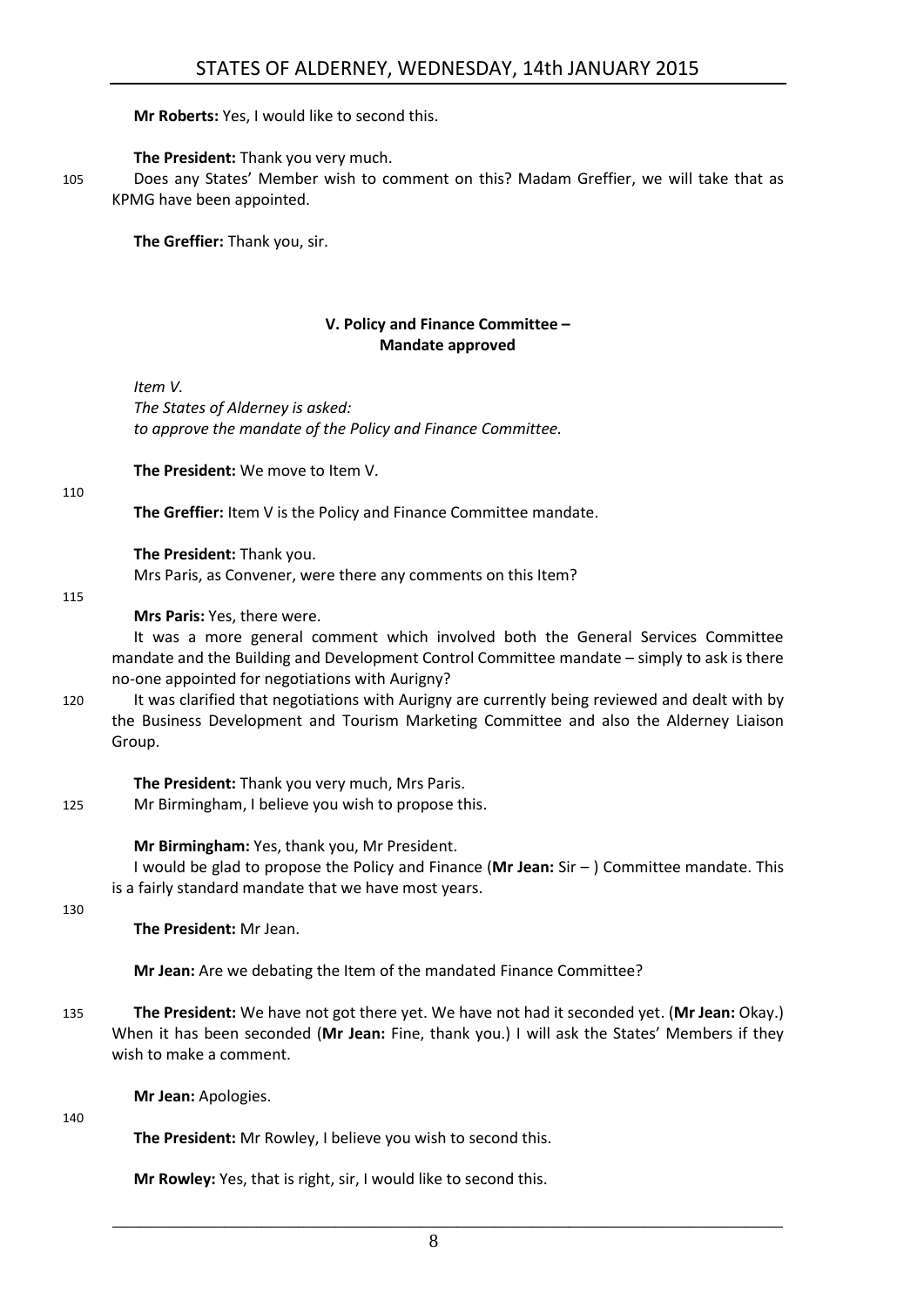I believe you probably wish to say something.

#### **Mr Jean:** I do.

I would like to point out to the Members that under the Government of Alderney Law – and I 150 believe, especially for the new Member, you need to know this – the Members, when debating or making views known within the Policy Committee, do have a situation where they have parliamentary privilege.

That does not mean that you can abuse parliamentary privilege but I myself did have a situation earlier in the year when I needed the parliamentary privilege –

155

**The President:** Mr Jean, can I just get the Greffier to point out something? You do not have… You have a thing called 'qualified privilege' –

**Mr Jean:** Qualified privilege, indeed.

#### 160

**The President:** – which is not the same as parliamentary privilege.

**Mr Jean:** No, but it is qualified. That is fine. I will accept that. I accept that perfectly but what I want to say is I had a situation where lawyers' letters were sent to my home after a meeting, 165 where I do have this qualified privilege – and I want you to know this – and I had nowhere to go with the particular Item. I was not at all happy. Those letters came from the Chairman of that Committee.

**The President:** Thank you, Mr Jean. I am not quite sure what that has to do with the mandate 170 but you have made your point.

**Mr Jean:** Well, I am affording protection for the new Member and for others, so that they know that there is qualified privilege.

#### 175 **The President:** Thank you.

Does any other Member wish to make any comment with regard to the *mandate* of the Policy and Finance Committee?

Mr Harvey.

#### 180 **Mr Harvey:** Thank you, sir.

I think, in discussions with a number of my colleagues, although we have no general desire to change the mandate on this particular occasion, there is a feeling that perhaps the Committees and their mandates need a more serious overhaul.

Let me give you one example. Nowhere in these mandates is there – as the questioner picked 185 up in the public meeting – any responsibility for our services. Now, insofar as they are owned by the State of Guernsey, one could argue they are not our responsibility, but that would also be abdication of the needs of this Island, because quite clearly the air services are critical to this Island and yet nowhere in these Committee mandates is there any responsibility to do anything about them.

190 I am relieved, of course, the GSC has responsibility for the railway. They do a wonderful job but that really is not the answer to our transportation problem.

So I would urge Members, during the course of the next year, to look very seriously at whether we need a review of these mandates, the Committees and I appreciate that some of those reviews may involve changes in the Law.

195 Thank you.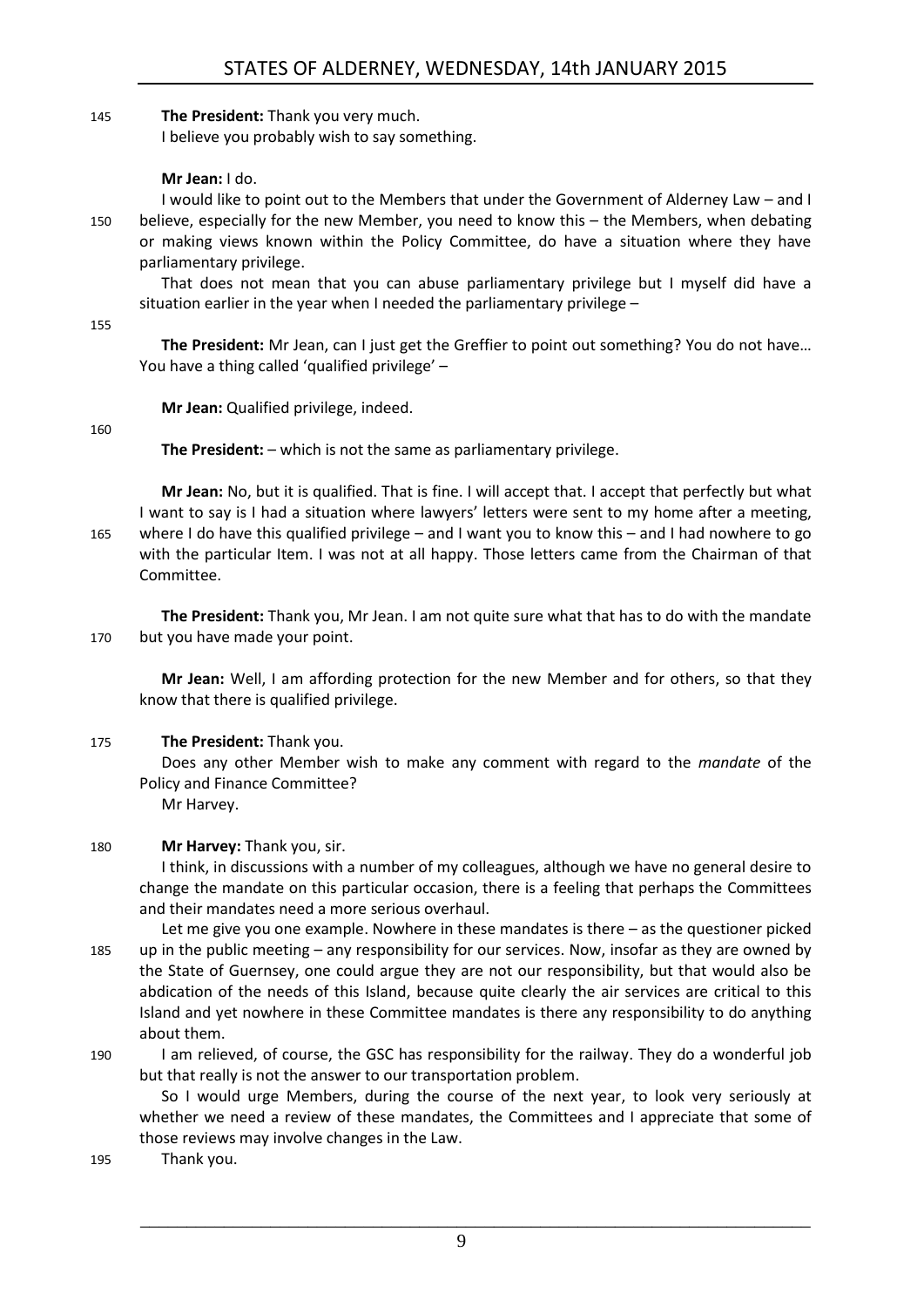Does any other Member wish to speak on the mandate of the Policy and Finance Committee? Mr Birmingham, do you wish to sum up, seeing as Members have spoken?

200

**Mr Birmingham:** No, thank you.

**The President:** Thank you. Madam Greffier, if you would call a vote on this, please.

#### 205 **The Greffier:** Yes, sir.

*A vote was taken and the results were as follows:*

| <b>AGAINST</b> | <b>ABSTAINED</b> |
|----------------|------------------|
| None           | None             |
|                |                  |
|                |                  |
|                |                  |
|                |                  |
|                |                  |
|                |                  |
|                |                  |
|                |                  |
|                |                  |
|                |                  |

**The Greffier:** Thank you.

#### **VI. General Services Committee – Mandate approved**

<span id="page-9-0"></span>*Item VI. The States of Alderney is asked: to approve the mandate of the General Services Committee.*

**The President:** We move to the next Item, please, Madam Greffier.

210

**The Greffier:** Sir, Item VI is the General Services Committee mandate.

#### **The President**: Thank you.

Mrs Paris, as Convener, were there any particular comments with regard to general services?

215

**Mrs Paris:** No. The only comment was, as I said before, about Aurigny.

**The President:** Thank you very much indeed. Mrs Paris, I believe you wish to propose this?

220 **Mrs Paris:** I do wish to propose it. I would say I do agree with Mr Harvey that at some point I think we should look through some of these things which perhaps are not quite as up-to-date as they could be, but as it stands, obviously, I will propose it.

**The President:** Thank you very much.

225 Mr Tugby, I believe you wish to second this.

**Mr Tugby:** Yes, sir, I do. I wish to second.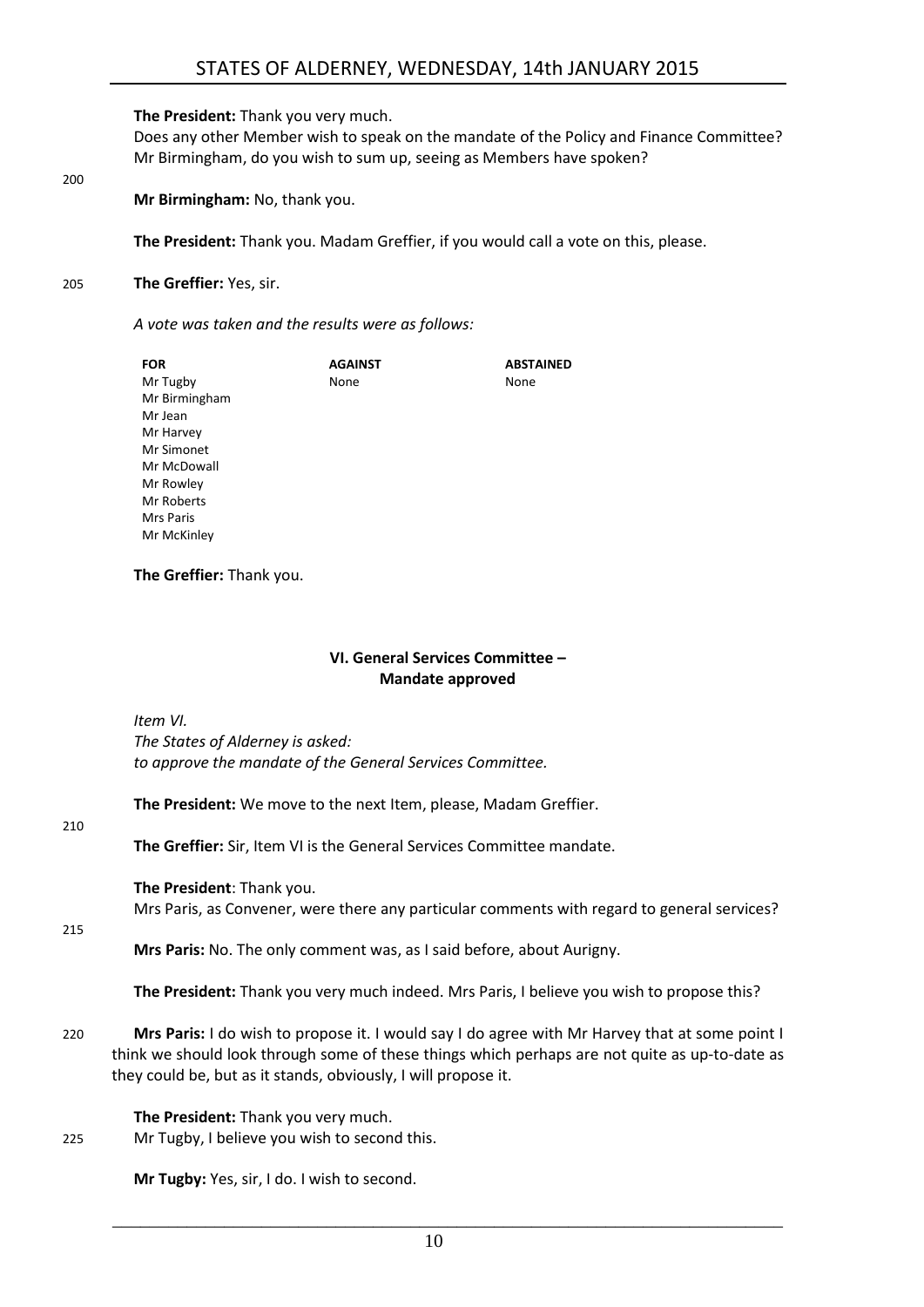230 Does any Member wish to speak on the mandate with regard to the mandate of the General Services Committee? No.

Madam Greffier, you can take the mandate as being approved.

**The Greffier:** Thank you, sir.

#### **VII. Building and Development Control Committee – Mandate approved**

<span id="page-10-0"></span>*Item VII. The States of Alderney is asked: to approve the mandate of the Building and Development Control Committee.*

235 **The President:** We move to Item VII, please.

**The Greffier:** Which is the Building and Development Control Committee mandate.

**The President:** Thank you.

240 Mrs Paris, as Convener, were there any comments on this Item at the People's Meeting?

**Mrs Paris:** Only the one I have already mentioned.

**The President:** Thank you, Mrs Paris.

245 Mr Roberts, I believe you wish to propose this?

**Mr Roberts:** Yes, I would like to propose the Building and Development Control Committee mandate, please, in its entirety.

250 **The President:** Thank you very much. Mr Birmingham, I believe you wish to second this.

**Mr Birmingham:** Yes, thank you, Mr President. I will.

I would just quickly like to echo, actually, the points previously made about the two 255 mandates from the other Committees, but specifically in the case of the Building and Development Control Committee. Obviously, in the last year we have had the Arup review which has made quite a number of suggestions perhaps for the future way that we undertake planning on the Island, which I believe will have some effect on the mandate.

There are particular areas in here, one which is responsibility for the Banquage Housing 260 Scheme which obviously, to a certain extent  $-1$  want to use the word 'defunct', but it has developed from where it used to be now that the AHA are formed; and, of course, there is also the responsibility for preparation of a strategy for environmental conservation and ecology.

Obviously, there is some crossover here between the mandate of the BDCC and actually some of the responsibilities of the GSC as well. So, obviously, I think that is something that we 265 have to look at over the year for the development of a new mandate that fits both Committees.

#### **The President:** Thank you.

I would just point out to everybody that there are specific responsibilities under Law for which the Building and Development Committee is responsible and if you wanted to change that 270 that would necessitate a change in the primary Law.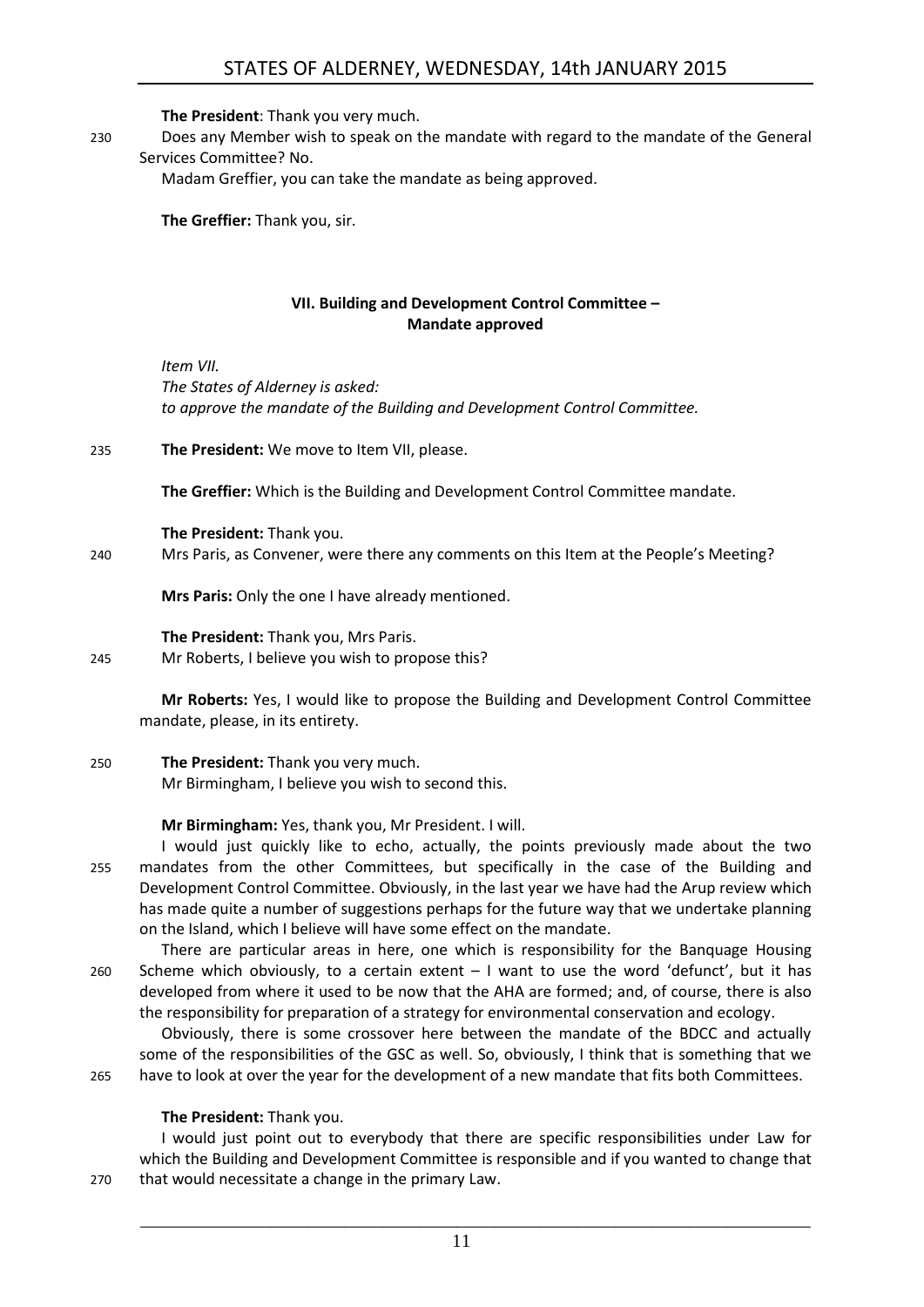**Mr Birmingham:** Correct.

**The President:** Does any other Member wish to speak on this subject? Mr Jean.

275

**Mr Jean:** Mr Birmingham, the outgoing Chairman, possibly to be elected, I would like to raise the point, as I have had no response – and I know that we had the New Year and the Christmas holiday – I address both of you with a concern of mine regarding the Arup report, that it had not been put on the Billet for the debate by the Members and it had not been put to the public for 280 their opinions after –

**The President:** Mr Jean, I must say this Item that we are debating is to do with the mandate for the Building –

285 **Mr Jean:** Yes, well the Arup report has been brought up and that is why I want to ask: has anybody taken on board my point and is anything going to be done about it?

**The President:** With all due respect, Mr Jean –

290 **Mr Jean:** Fine, I will apologise.

**The President:** – that has nothing to do with the mandate.

**Mr Jean:** Fine, I will apologise, but I have got my point through. I apologise.

#### **The President:** Thank you.

Does anybody else wish to speak on the *mandate* of the Building and Development Control Committee? Seeing as we have had somebody speaking on this issue, Madam Greffier, would you please call the vote?

300

295

**The Greffier:** Yes, sir.

*A vote was taken and the results were as follows:*

| <b>FOR</b>    | <b>AGAINST</b> | <b>ABSTAINED</b> |
|---------------|----------------|------------------|
| Mr Tugby      | None           | None             |
| Mr Birmingham |                |                  |
| Mr Jean       |                |                  |
| Mr Harvey     |                |                  |
| Mr Simonet    |                |                  |
| Mr McDowall   |                |                  |
| Mr Rowley     |                |                  |
| Mr Roberts    |                |                  |
| Mrs Paris     |                |                  |
| Mr McKinley   |                |                  |
|               |                |                  |

**The Greffier:** Thank you.

305 **The President:** Thank you very much.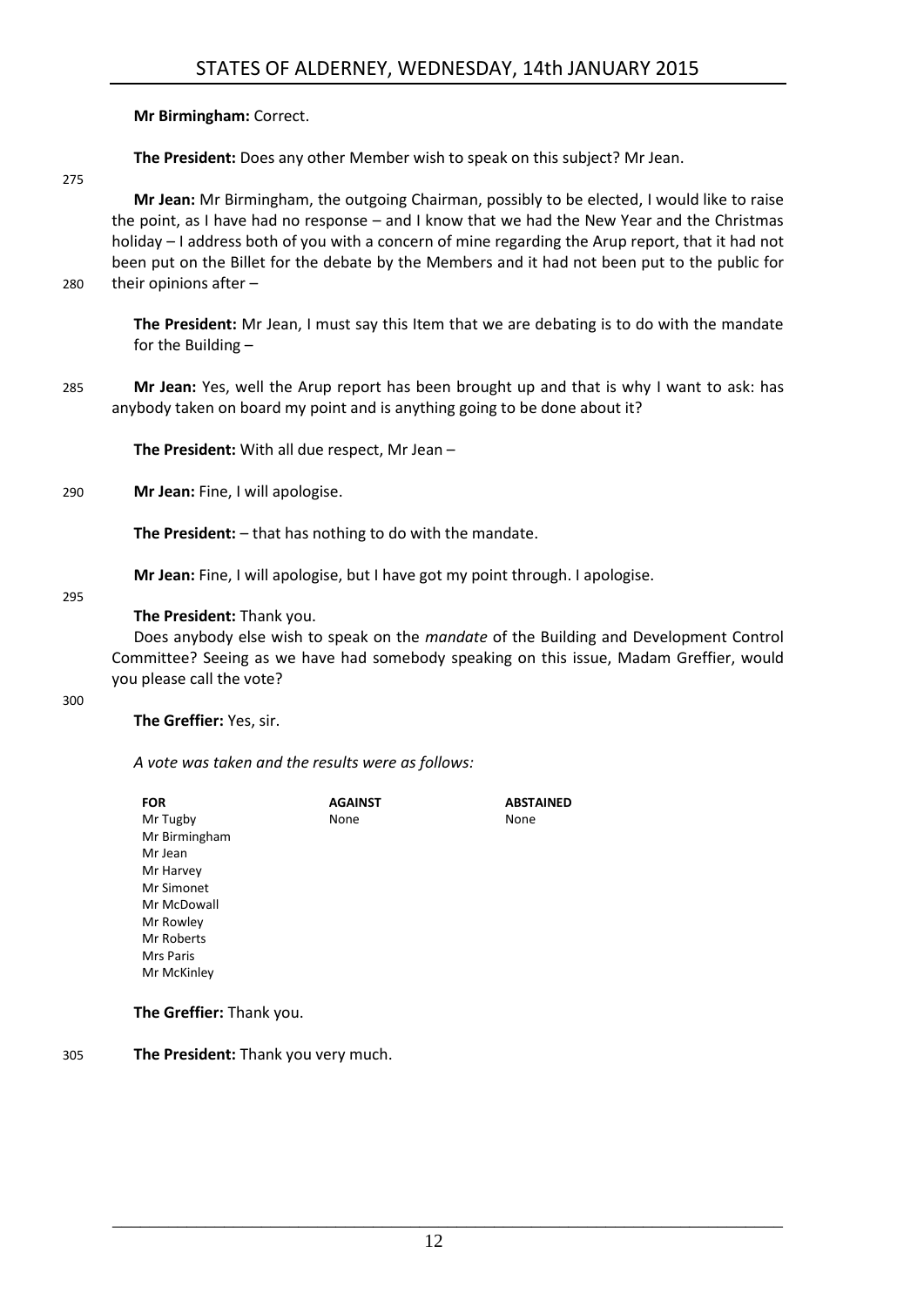#### **VIII. Appointment of Committee Chairmen – Mr Harvey, Mr Tugby and Mr Birmingham appointed**

<span id="page-12-0"></span>*Item VIII. The States of Alderney is asked: to approve the Appointment of Committee Chairmen.*

**The President:** We will move to the next Item, please.

**The Greffier:** Sir, the next Item is Appointment of Committee Chairmen and this is in three parts. First of all, the States is asked to elect a Chairman of the Policy and Finance Committee.

#### 310

**The President:** Thank you very much. Mrs Paris, as Convener, were there any comments on the subject?

**Mrs Paris:** There were no comments on any part of this Item.

#### 315

**The President:** Neither parts 1, 2 or 3 – none of them?

**Mrs Paris:** That is correct.

#### 320 **The President:** Thank you very much indeed.

Do we have anybody proposed for the position of Chairman of the Policy and Finance Committee?

Mr McDowall.

325 **Mr McDowall:** Yes, I would like to propose that Mr Simonet continues in this position, bringing continuity and stability. He has established a very effective and efficient working relationship with the new Chief Executive which I think needs to continue. He probably has a lot of faults but he is not vain! *(Laughter)*

Thank you.

330

**The President:** Thank you very much. Do I have a seconder?

**Mr Roberts:** Mr President, I would just like to echo Mr McDowall's comments on this and, for 335 continuity, I think, well, obviously, Mr Simonet.

**The President:** Thank you very much indeed. Do we have anybody else proposed for this position? Mr Birmingham.

#### 340

**Mr Birmingham:** Yes, thank you. I would like to propose my erstwhile colleague, Mr Harvey.

**The President:** Thank you very much. Do I have a seconder for this proposition?

#### 345

**Mrs Paris:** Yes, I would like to second Mr Harvey.

**The President:** Thank you very much. Just let me make a note of this. Do I have any other propositions for this position? No.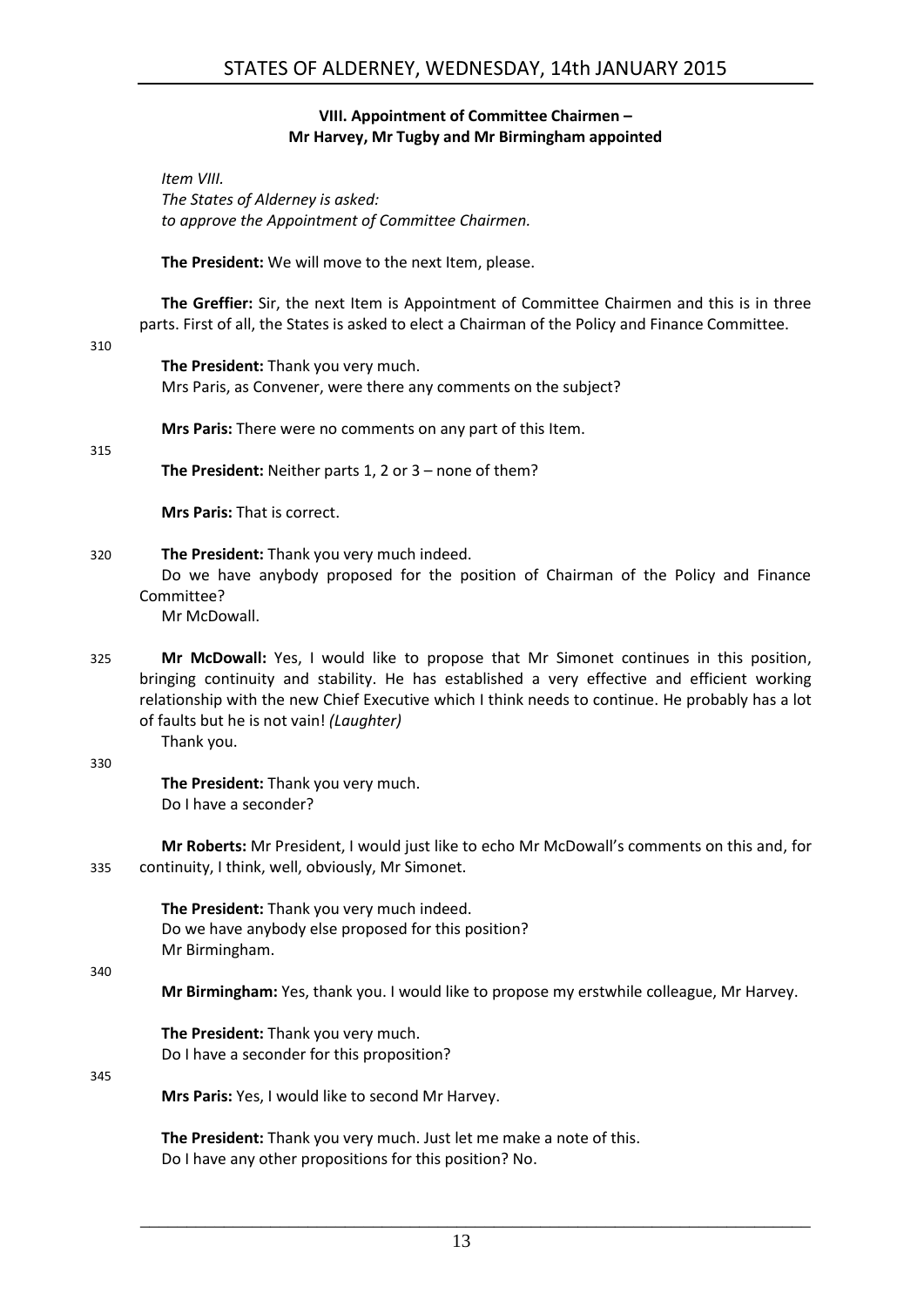350 Okay, so we have two propositions for the Chairman of Policy and Finance Committee, in which case, I propose that, in the order in which they were proposed, I will give each of the Members a limited amount of time to explain to the other States' Members why they think they should hold that position.

Mr Simonet.

355

#### **Mr Simonet:** Thank you, Mr President.

This is the first time we have done this – to promote ourselves – but I have a few words.

For the past two years, as Chairman of the Policy Committee, one of my prime objectives has been to keep all Members fully and directly involved in the decision-making process. Anyone 360 who has observed the States over a long period of time will know that disagreements on policy have, in many cases, developed into personal animosity with the result that progress on important projects has been seriously hindered or not progressed at all.

Robust debate is a healthy part of the democratic process and in a small community like ours the margin between honest debate and what may be felt by some as a personal attack, can be 365 very fine indeed. When this occurs it can have a corrosive effect on good governance.

For these reasons, I supported the change to the Policy Committee to include all States' Members. I have also encouraged different Members to be, what I call, lead politicians on the various projects and proposals that we have to deal with.

This has had the effect of keeping all Members fully engaged in the States' business of the 370 day. It shares the workload and it shares the responsibilities. It also helps States' Members to appreciate the contributions made by other Members and promotes team spirit.

I also, as a matter policy, ensure that every Member has the opportunity to address the Committee on any agenda item without a time restriction. In my view, every Member has the same status and the same responsibilities.

- 375 We have made significant progress towards achieving our political and economic objectives over the past year, we expect to deliver some of these in 2015. I will name a few: the restructure of the financial arrangements with Guernsey, the security of our Airport and airline, the pilot scheme for KYC being promoted by Price Waterhouse, the Visa Investment Scheme, the restructuring of the Civil Service.
- 380 This progress has not been achieved solely by the efforts of any single individual, nor can it be. It has been achieved by the collective efforts of all the Members. It is the Policy Committee that decided which policies to support and which priorities it will name. It is the Policy Committee that has decided the terms and direction of all negotiations with Guernsey Committees and the various business proposals.
- 385 I think the Policy Committee has now established good working procedures, with every Member contributing substantially to the Billet, resulting in sound decisions made without unnecessary delay. Now, that I have been delighted to see.

I put my name forward for this post again, for continuity, consistency and stability. Thank you, Mr President.

390

#### **The President:** Thank you, Mr Simonet.

Mr Harvey, you have a limited amount of time to address your fellow Statesmen with the reasons why you believe you should take this position.

#### 395 **Mr Harvey:** Thank you, Mr President, fellow States' Members.

I have considered at great length whether to put myself forward for the Chair of P&F and I know that some may feel any challenge to the *status quo* is divisive and will halt the good work the States has been doing over the last year or so. I utterly disagree with that concept.

A contest such as this, held in the public gaze and allowing you to make an informed choice, 400 rather than anointing people behind closed doors, cannot be a bad thing for a States which professes to embrace transparency. Nor will such a legitimate election divide the States, unless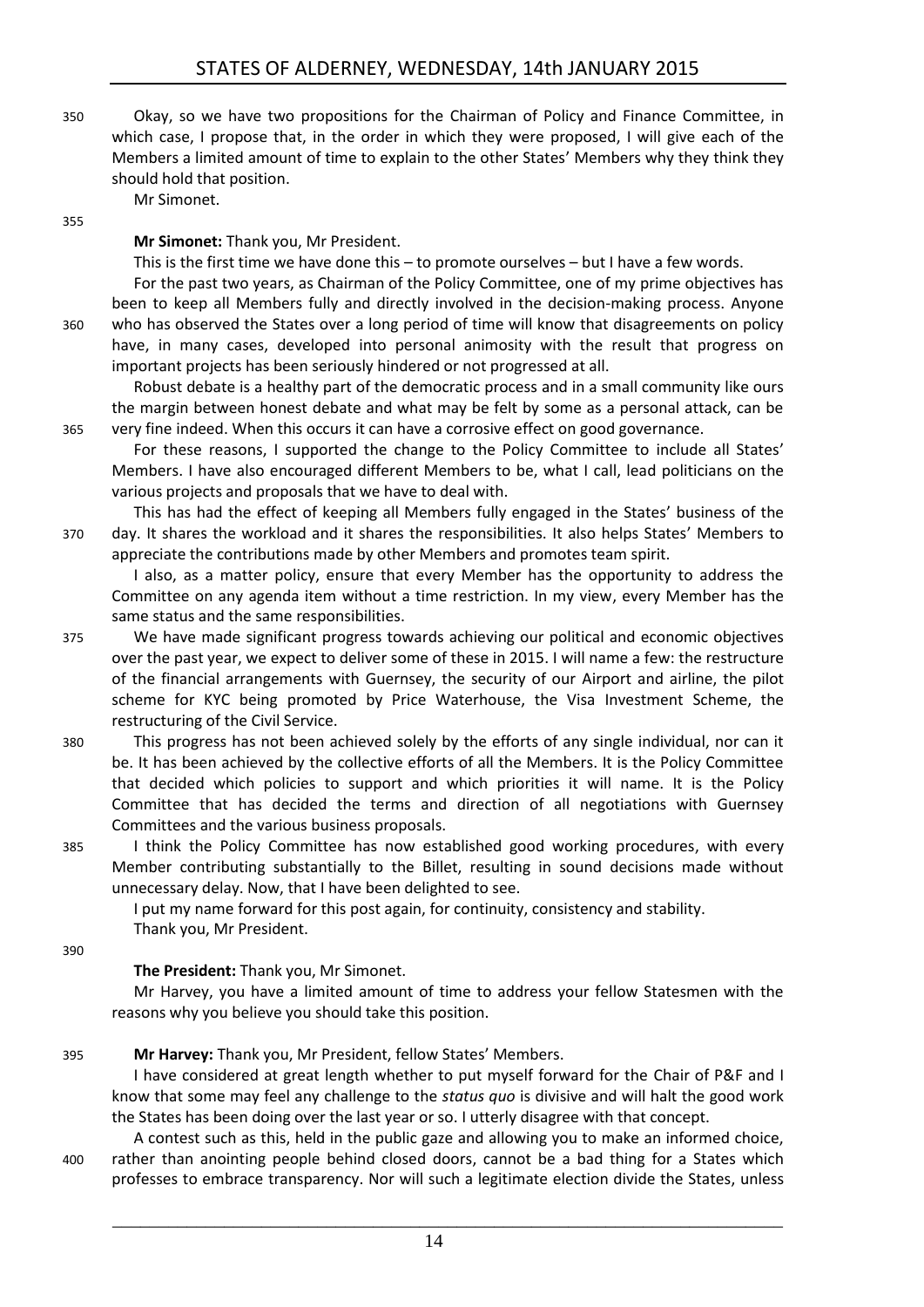the protagonists allow it to and, so far as I am concerned, I have no intention of doing that, win or lose.

So why, given a period of relatively consensual Government, should I offer myself in this 405 manner? Well, for two years I have chaired the Business Development, Tourism and Marketing Committee – the Committee whose name no one can quite remember.

During that period, my colleagues and I have achieved the following: a sustained improvement in our tourism business, with a coherent strategy about to be emulated by Guernsey; a successful trial of an Alderney-Jersey route, which we hope to capitalise upon once 410 Aurigny have sorted out their aircraft; ground work for a business development project, to attract new businesses and employers; the creation of a young entrepreneurs' scheme, offering mentoring and grants to new businesses; and many more initiatives.

Increasingly, however, it is apparent that the really big wins for our economy can only come with the agreement and support from Guernsey and I have spent significant time there, having 415 been fortunate to do so, both as one of your Alderney Representatives and a member of the

Alderney Liaison Group.

Progress in Guernsey is always slow and I will not make undue claims of success, but I believe we are moving forwards and can draw attention to the following achievements: agreement for the Economic Development Fund for £300,000 per annum for three years – a partial problem to 420 the solution that Guernsey will not allow us to spend what we consider our own monies; agreement by the States of Guernsey to a service level agreement with Aurigny, committing them for the first time to sensible frequencies and fares –

this is something I have been pursuing for over a year and is now within our grasp; agreement to carry out significant improvements to our short prevailing wind runway to reduce loss of flights 425 and delays brought by cross winds. The latter was agreed following an amendment I put to the full state of Guernsey last month which achieved unanimous support from the Deputies.

All of these ideas were initially rejected by Guernsey in 2013 but, by persistence and diplomacy, we have now been able to secure agreement to them. As has been said, no one person achieves these things. The Chief Executive has been most helpful in some of these things 430 and they do broadly reflect the will of Policy and Finance but, when in Guernsey dealing with politicians, it is sometimes necessary to duck and weave, to cajole, to persuade and it is, unfortunately, not always possible to do that within a strict mandate.

So in the areas which really count – air services, the airfield and the economy – I believe the Alderney Liaison Group, after a slow start, is really becoming an important means of securing the 435 revival we all desire; but much remains to be done. I strongly believe that, as Chairman of Policy and Finance, working with States' Members through the Liaison Group and more closely with the elected Alderney Representatives, we can continue to develop good relationships with Guernsey Ministers and politicians, to the benefit of Alderney.

So what do I offer the States, if elected as Chairman of P&F?

440 Firstly, I will continue to work as diligently as I have over the last two years, keeping the interests of Alderney ahead of any personal ones, engaging face-to-face with people who may be able to help us, wherever they are situated – Guernsey, Jersey, France or the UK.

Secondly, to continue acting in a democratic manner, encouraging all States' Members to express their views and accepting the majority verdict in every case, to continually inform and 445 involve all States Members whilst recognising that there are meetings and there are situations where it is just not possible to have 10 people negotiating with or discussing.

Thirdly, to consult widely and regularly with the people we are here to serve.

Fourthly, whilst being sensitive to local issues in the Island's unique heritage, to continue pursuing the progressive agenda leading to better living standards, busy schools and successful 450 businesses.

I entirely respect what Mr Simonet has done as Chairman, holding P&F together over a difficult period. He has controlled and run our Committee meetings well, but I believe that is only half the job and we cannot live in the past or in the comfort zone of where we are now.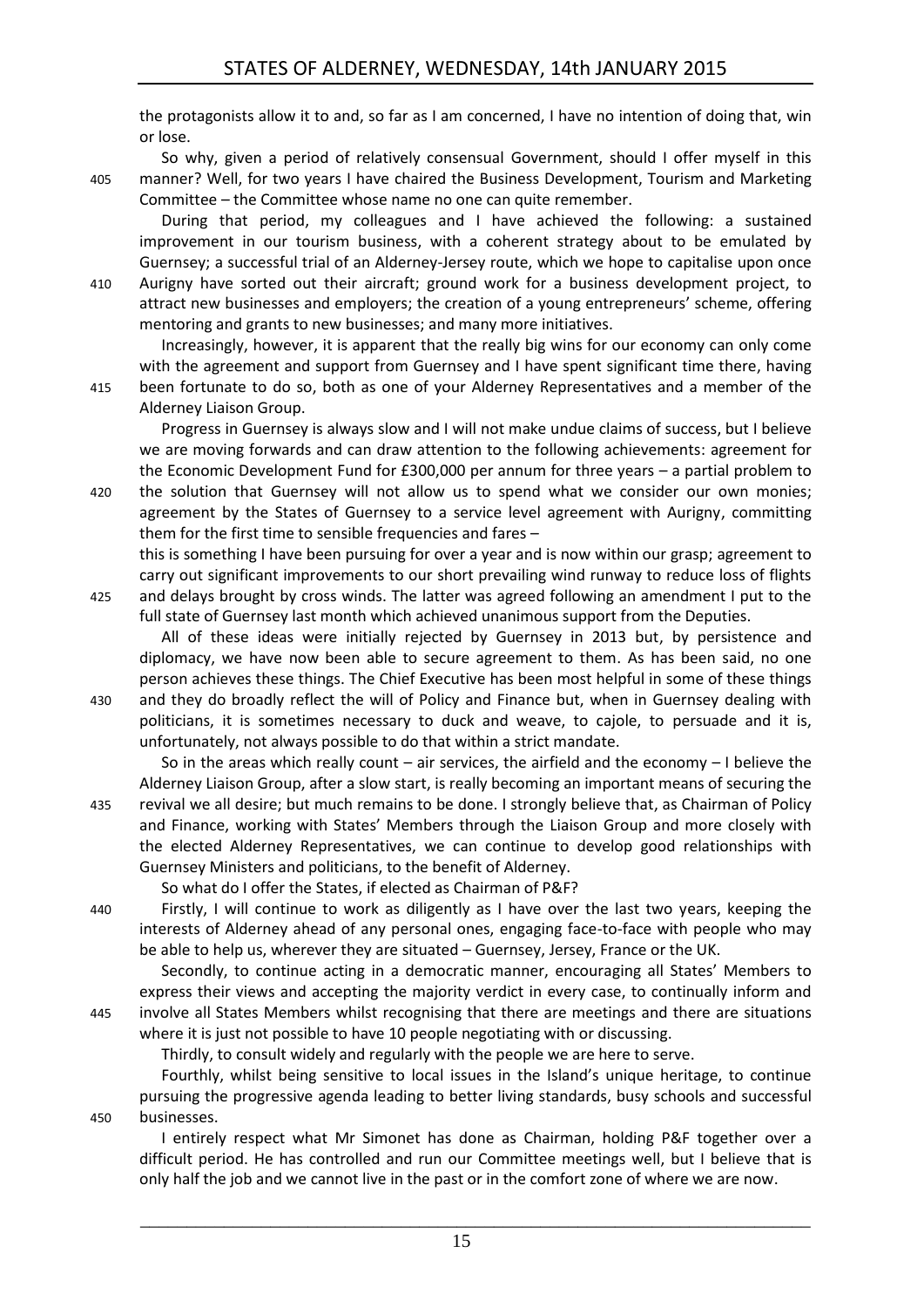Whoever you choose tonight as Chair of P&F needs to be receptive to new ideas and to be 455 seen and heard in the corridors of power, in Guernsey or elsewhere. Only in that way can we ensure for Alderney that our dreams will turn to reality, our plans into substance and our States becomes more widely respected.

I ask you to vote for me so we can get on with the job. Thank you for listening to me.

460

#### **The President:** Thank you, Mr Harvey.

Members of the States, you have heard the two people putting themselves forward for this position, Madam Greffier, would you like to call the vote, please?

#### 465 **The Greffier:** Yes, sir.

*A vote was taken and the results were as follows:*

| <b>SIMONET</b> | <b>HARVEY</b> | <b>ABSTAINED</b> |
|----------------|---------------|------------------|
| Mr Tugby       | Mr Birmingham | None             |
| Mr Simonet     | Mr Jean       |                  |
| Mr McDowall    | Mr Harvey     |                  |
| Mr Roberts     | Mr Rowley     |                  |
|                | Mrs Paris     |                  |
|                | Mr McKinley   |                  |

**The Greffier:** Mr Harvey carries that, sir, 6 votes to 4.

#### 470 **The President:** Thank you very much. Congratulations, Mr Harvey.

**Mr Harvey:** Thank you, sir.

**The President:** Commiserations, Mr Simonet.

475 We move to the second part now - the Chairman of the General Services Committee. Do I have anybody proposed for this position?

**Mr Roberts:** I would like to propose Mr Tugby, please.

480 **The President:** Do I have a seconder for this?

**Mr McDowall:** Yes, I would like to second that, Mr President.

**The President:** Thank you very much. I will just make a note there.

485 Do I have any other propositions for the position of Chairman of the General Services Committee? I have no other proposition for the Chairman of General Services Committee, is that correct?

In that case, congratulations, Mr Tubgy, you are the Chairman of the General Services Committee.

490 We now move to part 3, which is the Chairman of the Building and Development Control Committee. Do I have any proposals for this position, please?

**Mr Robert:** I would like to propose Mr Birmingham, sir.

495 **The President:** Thank you. Do I have a seconder for this?

**Mr Rowley:** Yes, I would like to second that, Mr President.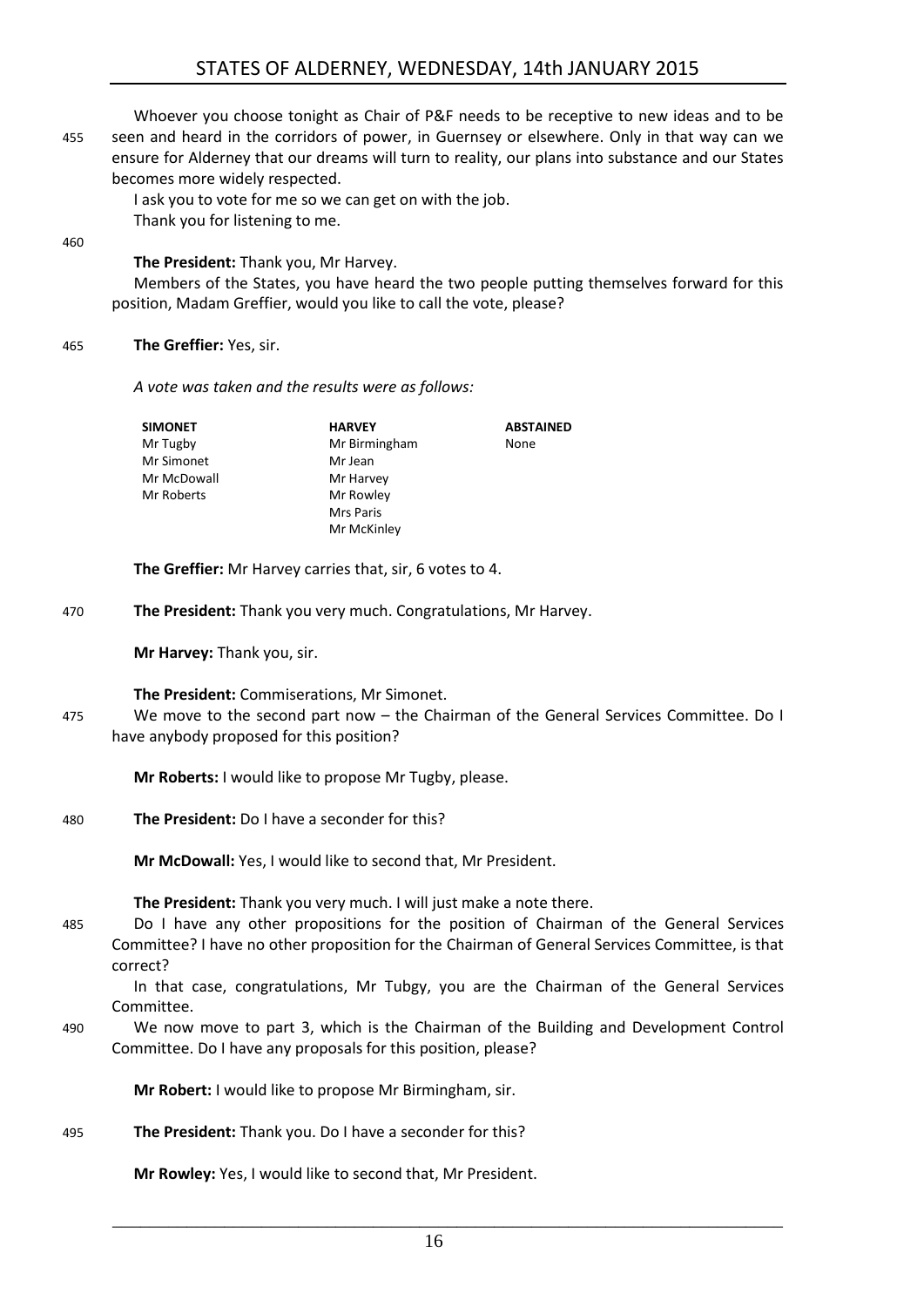<span id="page-16-0"></span>

500 Do I have any other propositions for the position of Chairman of the Building and Development Control Committee? Congratulations, Mr Birmingham.

#### **IX. Appointment of Members of the Policy and Finance Committee – All States Members elected**

*Item IX.*

*The States of Alderney is asked: to elect the Members of the Policy and Finance Committee.* 

**The President:** We move to Item IX.

**The Greffier:** Sir, Item IX is the appointment of Members of the Policy and Finance 505 Committee. The States is asked to elect the Members of the Policy and Finance Committee.

**The President:** Mrs Paris, as Convener, were there any comments on this at the People's Meeting?

#### 510 **Mrs Paris:** Yes, there were.

There was the Written Question for part 2, which was addressed as part of the main meeting, asking: are the States' Members now electing themselves to the Policy and Finance Committee? The response was, by the Chief Executive, to quote the appropriate section of the Government of Alderney Law, which provides for the States to appoint Committees of the States and to elect 515 Members of the States to be Members of such Committees.

**The President:** Right, thank you very much. Do we have any propositions? Mr Harvey.

520

**Mr Harvey:** Thank you, Mr President. I would propose that all States' Members be elected to the Policy and Finance Committee.

**The President:** Do I have a seconder for this?

#### 525

**Mr Tugby:** I will second it, sir.

#### **The President:** Thank you.

Are there any States' Members who do not wish to be Members of the Policy and Finance 530 Committee? Do I have any counterproposals at all with regard to the Policy and Finance?

It appears I do not, Madam Greffier, so as things stand at the moment, every States' Member becomes a Member of Policy and Finance.

**The Greffier:** Thank you, sir.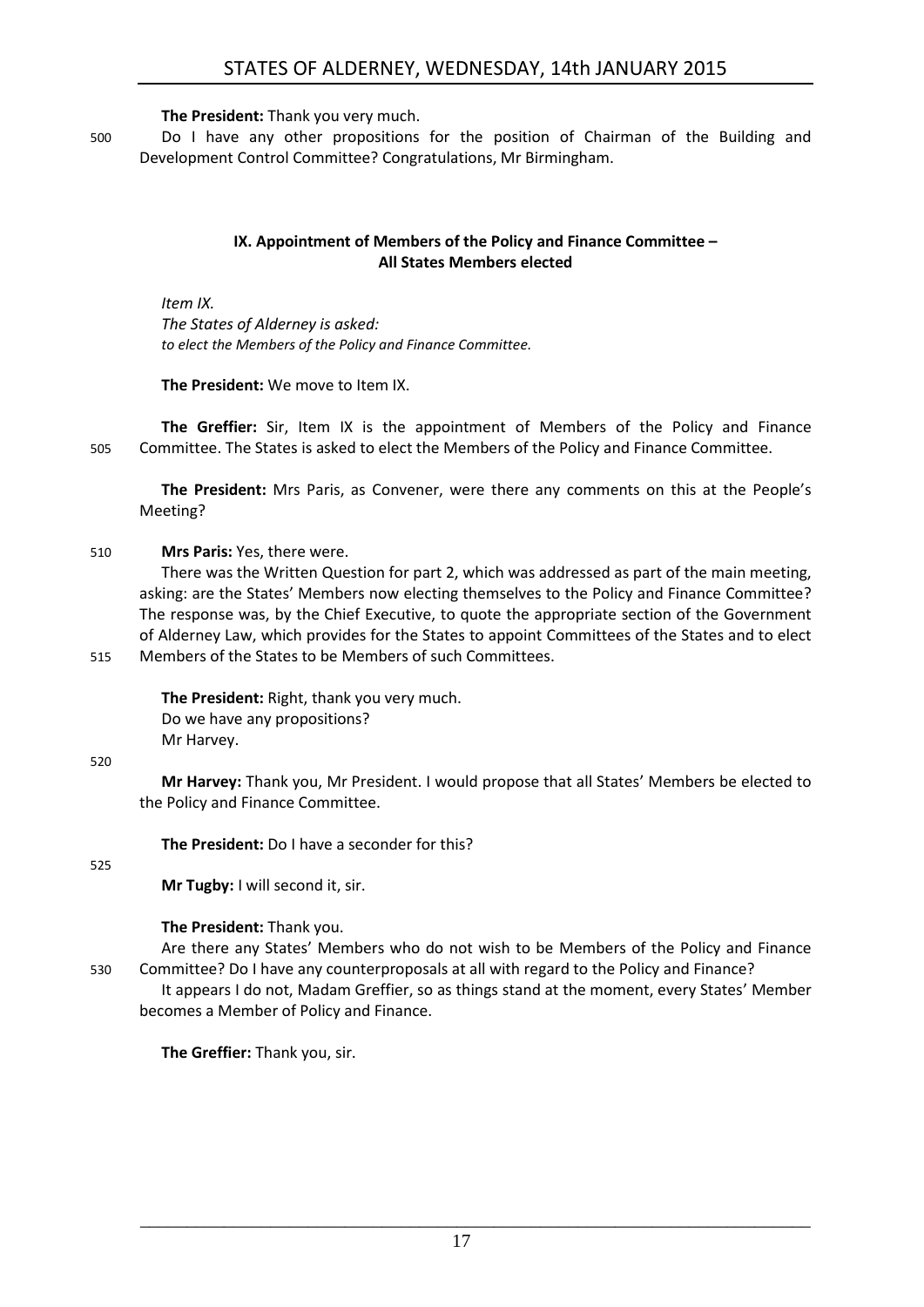#### **X. Appointment of Committee Members of other Committees – Eight Members elected**

<span id="page-17-0"></span>*Item X. The States of Alderney is asked: to appoint the members of the following committees:- 1. Four members to the General Services Committee 2. Four members to the Building and Development Control Committee.*

535 **The President:** We move to Item X please.

**The Greffier:** Sir, Item X is the appointment of Committee Members to other Committees. This is in two parts and the first part being four Members to the General Services Committee.

540 **The President:** Thank you very much. Mrs Paris, as Convener.

**Mrs Paris:** There were no comments on this at all.

#### 545 **The President:** Thank you very much indeed.

Do I have any proposition with regard to the four Members for appointment to the General Services Committee?

**Mr Roberts:** I would like to propose Mr McKinley, please.

#### **The President**: Right, do I have a seconder for Mr McKinley, please?

**Mr Rowley:** I will second.

555 **The President:** Thank you. Do I have any other –

**Mr Tugby:** I propose Mr Roberts.

**The President:** Mr Roberts. Do I have a seconder for Mr Roberts, please?

#### 560

570

550

**Two Members:** I will second.

**The Greffier:** I have recorded Mr McDowall, sir. Is that right?

565 **The President:** I think two were at the same… so I think either are very good.

**The Greffier:** I have recorded Mr McDowall. *(Laughter)*

**The President:** Mr Harvey.

**Mr Harvey:** Thank you, sir. I propose Mrs Paris for membership of GSC.

**The President:** Do I have a seconder for that position?

575 **Mr Rowley:** I will second that.

**The President:** Mr Rowley, you seconded that?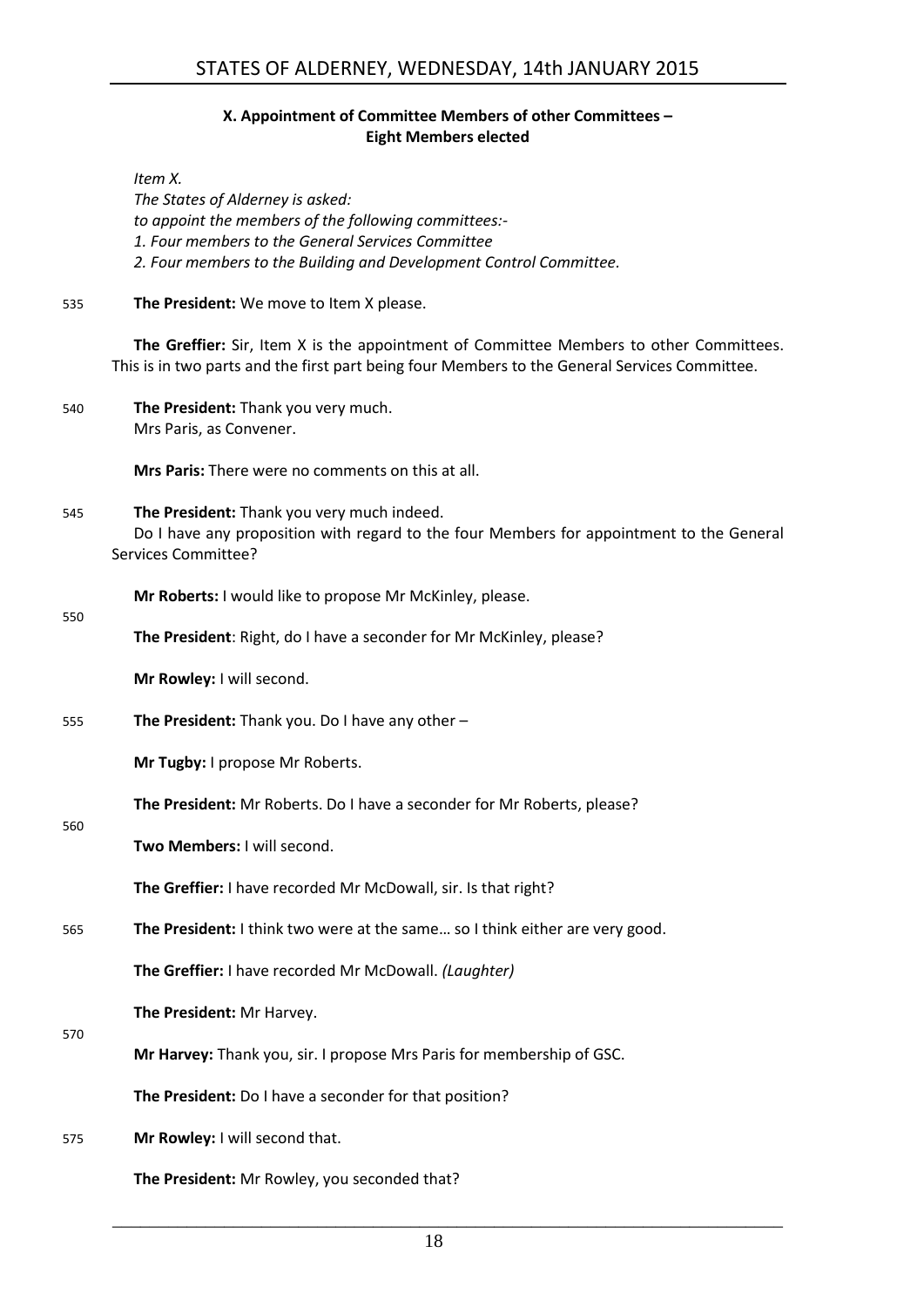| 580 | Mr Rowley: Yes, sir.                                                                                                                                                                                                                      |
|-----|-------------------------------------------------------------------------------------------------------------------------------------------------------------------------------------------------------------------------------------------|
|     | The President: Thank you.<br>Do I have another proposition?                                                                                                                                                                               |
|     | Mrs Paris: I propose Mr Rowley.                                                                                                                                                                                                           |
| 585 | The President: Do I have a seconder for Mr Rowley, please?                                                                                                                                                                                |
|     | Mr Birmingham: I will second Mr Rowley.                                                                                                                                                                                                   |
| 590 | The President: Thank you.<br>Do I have any other propositions for the four Members to the General Services Committee?                                                                                                                     |
|     | Mr Rowley: I would like to propose Mr Jean, actually, yes.                                                                                                                                                                                |
| 595 | Mr Jean: No, I refuse, sir.                                                                                                                                                                                                               |
|     | The President: Thank you very much.<br>Do I have any other propositions for this position?                                                                                                                                                |
| 600 | Mr Tugby: Sir, I do not know if Mr Simonet would?                                                                                                                                                                                         |
|     | Mr Simonet: Not GSC, thank you.                                                                                                                                                                                                           |
| 605 | The President: Do I have any other propositions for Members of the General Services<br>Committee?<br>My understanding is that we have four people put forward, duly proposed and seconded. Is<br>that your understanding, Madam Greffier? |
|     | The Greffier: Yes, sir. We have Mr Tugby, Mr Rowley, Mrs Paris and Mr McKinley.                                                                                                                                                           |
| 610 | The President: So, as there are no other propositions, those four people are Members of the<br>General Services Committee.<br>We move to part 2, for four Members to the Building and Development Control Committee.                      |
| 615 | Do I have any propositions for the BDCC, please?<br>Mr Harvey.                                                                                                                                                                            |
|     | Mr Harvey: Sir, if he will accept it, I would nominate Mr Simonet for the BDCC.                                                                                                                                                           |
|     | The President: Do I have a seconder for that position?                                                                                                                                                                                    |
| 620 | Mrs Paris: I would second that, Mr President.                                                                                                                                                                                             |
|     | The President: Are you happy with that, Mr Simonet?                                                                                                                                                                                       |
| 625 | Mr Simonet: Yes.                                                                                                                                                                                                                          |
|     | The President: Do I have any further propositions for Members to the BDCC please?                                                                                                                                                         |
|     | Mr Tugby: I propose Mr Roberts.                                                                                                                                                                                                           |

630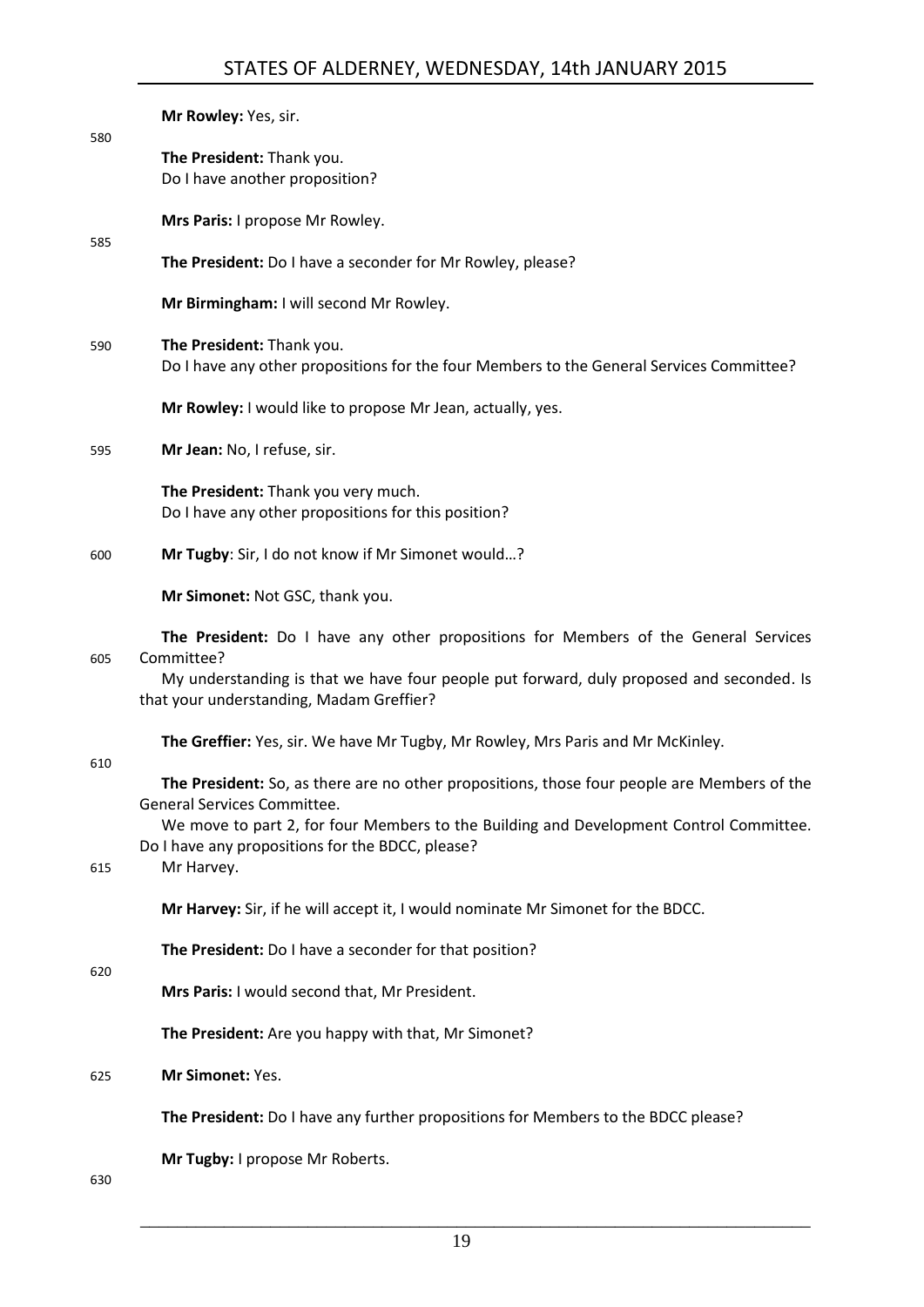|     | The President: Do I have a seconder for Mr Roberts, please?                                                                                           |
|-----|-------------------------------------------------------------------------------------------------------------------------------------------------------|
|     | Mr McDowall: I will second that, Mr President.                                                                                                        |
| 635 | The President: Thank you.<br>Do I have any other propositions for the BDCC?                                                                           |
|     | Mr Rowley: I would like to propose Mr Jean for that.                                                                                                  |
| 640 | Mr Jean: I would refuse again because of my property interests.                                                                                       |
|     | The President: Thank you very much.                                                                                                                   |
|     | Mr Birmingham: I would like to propose Mr Rowley.                                                                                                     |
| 645 | The President: Do I have a seconder for Mr Rowley, please?                                                                                            |
|     | Mr Roberts: I would like to second Mr Rowley.                                                                                                         |
| 650 | The President: Do I have any other nominations for Members to the BDCC, please?                                                                       |
|     | Mr Roberts: I would like to propose Mr McDowall.                                                                                                      |
|     | The President: Do I have a seconder for Mr McDowall?                                                                                                  |
| 655 | Mr Rowley: Yes, I will second that, sir.                                                                                                              |
|     | The President: Do I have any other propositions for Members to the BDCC?<br>Madam Greffier, I believe we have four people duly proposed and seconded. |
| 660 | The Greffier: We do sir. That is Mr Simonet, Mr McDowall, Mr Rowley and Mr Roberts.                                                                   |
|     | The President: And there be no other people put forward, they are duly elected to become                                                              |

665

<span id="page-19-0"></span>**The Greffier:** Yes, sir.

Members of the BDCC.

#### **XI. Other Appointments – Members of the Commonwealth Parliamentary Association – Mr Rowley, Mrs Paris and Mr McKinley elected**

*Item XI.*

*The States of Alderney is asked:*

*to elect three members to sit on the Management Committee in the affairs of the Alderney Branch of the Commonwealth Parliamentary Association (the President being Ex-officio Chairman).*

**The President:** Could we move to Item IX, please?

670 **The Greffier:** Item XI, sir – (**Several Members:** XI.)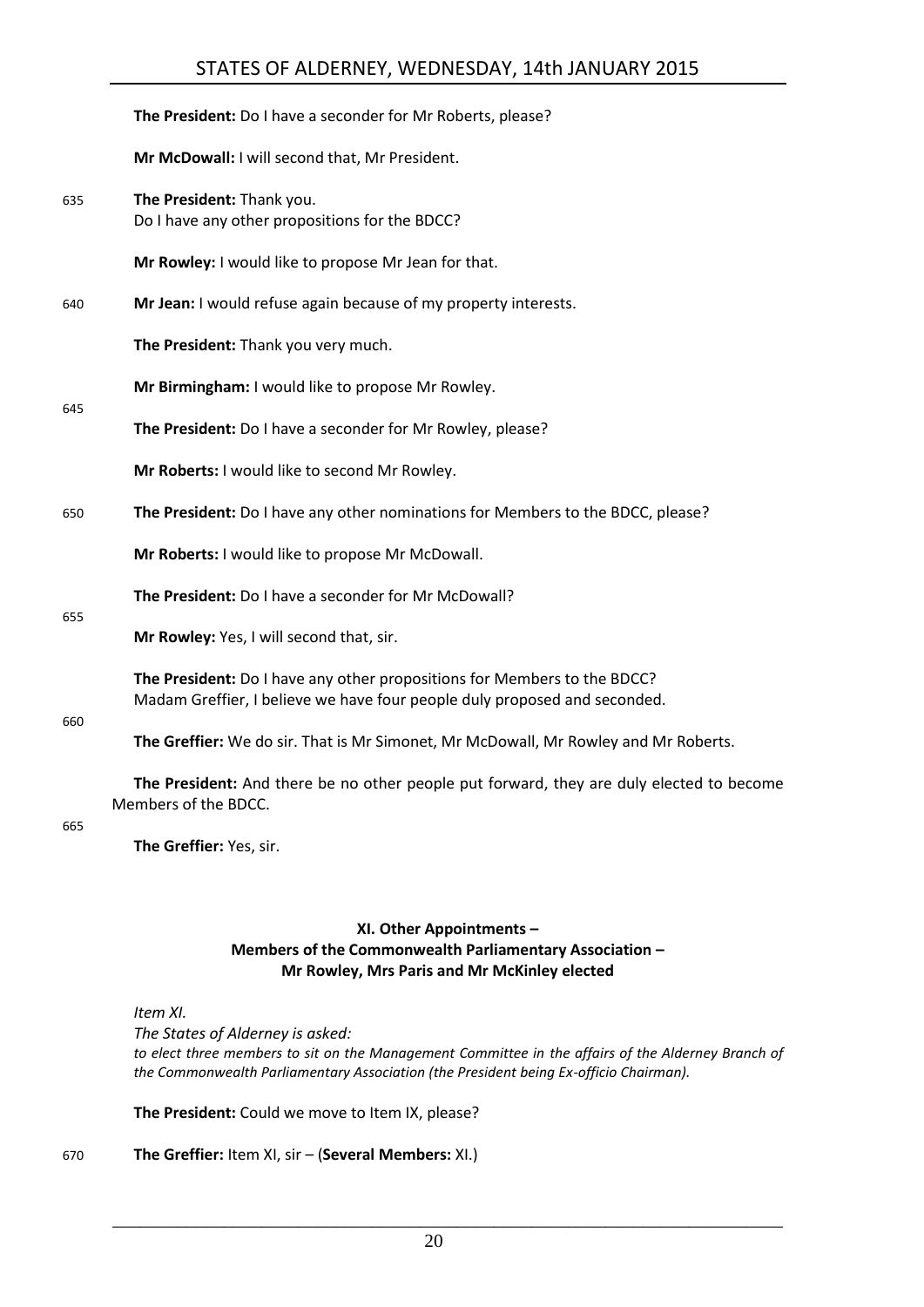**The President:** Sorry, Item XI. My mistake. Item XI.

**The Greffier:** The other appointments, sir. That is the Commonwealth Parliamentary 675 Association. The States is asked to elect three Members to sit on the Management Committee in the affairs of the Alderney Branch of the Commonwealth Parliamentary Association (the President being ex-officio Chairman).

**The President:** Thank you very much. 680 Does any Member wish to nominate anybody to the CPA?

**Mr McDowall:** Yes.

**The President:** Mr McDowall.

**Mr McDowall:** I would like to propose Mrs Paris.

**The President:** Do I have a seconder for Mrs Paris, please?

690 **Mr Rowley:** Yes, I will second that, sir.

**The President:** Thank you. Do I have any other nominations?

695 **Mrs Paris:** May I nominate Mr Rowley, please?

**The President:** Yes, do I have a seconder for Mr Rowley, please?

**Mr Harvey:** I will be happy to second Mr Rowley on that.

**The President:** Thank you. Do I have any other nominations for the CPA? We are one person short.

**Mr Rowley:** I nominate Mr Jean again.

#### 705

700

685

**Mr Jean:** No, thank you, sir.

**Mr Birmingham:** I will nominate, Mr McKinley, if I may.

710 **The President:** Mr McKinley. Do I have a seconder for Mr McKinley?

**Mr McDowall:** I will second that, Mr President.

**The President:** Thank you.

#### 715

**Mr McKinley:** I am not really sure I'm going to have that much time to do this. I do not know how often they meet, but I have –

**A Member:** About once a year.

720

**Mr McKinley:** Once a year?

**A Member:** Something like that! *(Laughter)*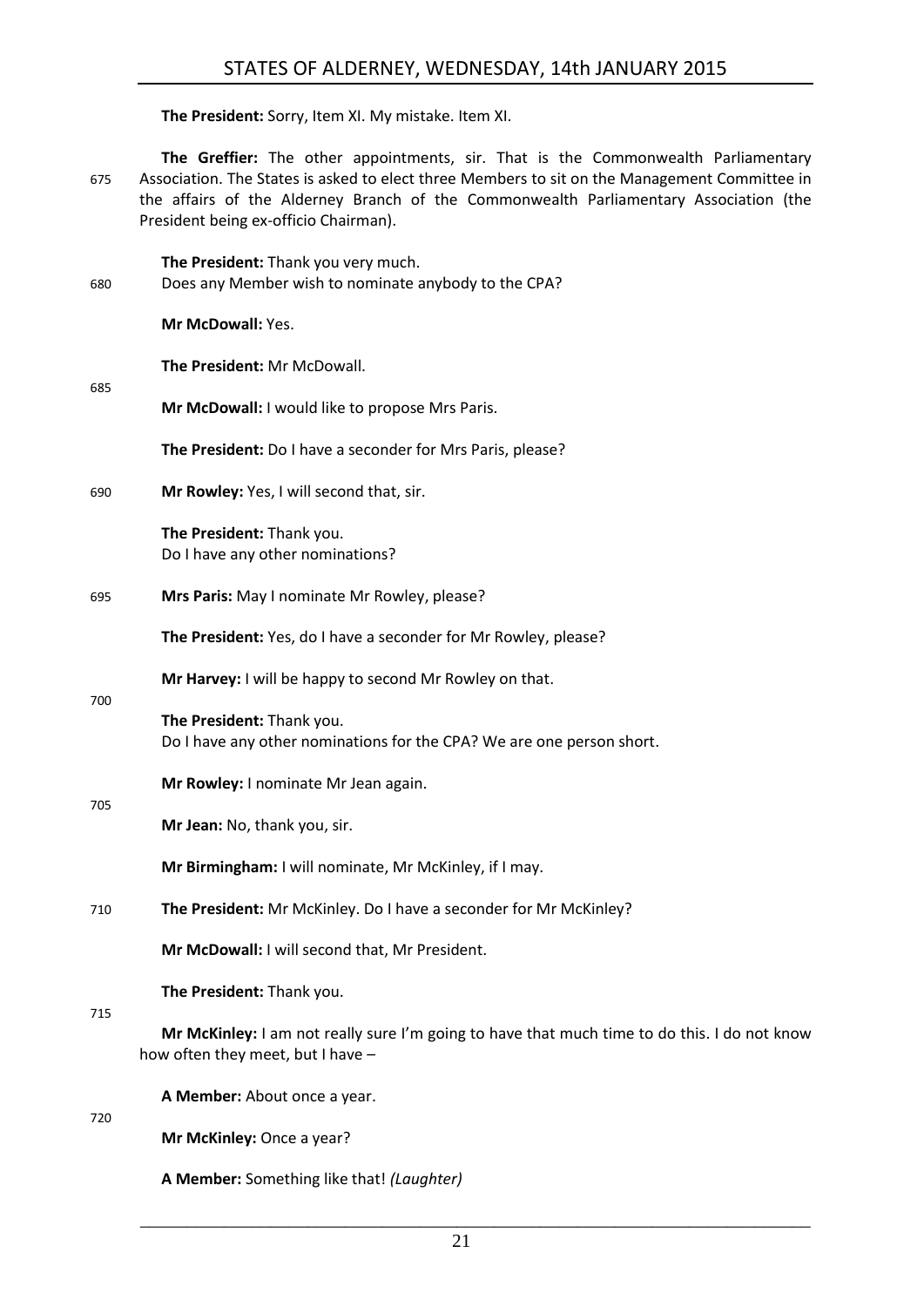\_\_\_\_\_\_\_\_\_\_\_\_\_\_\_\_\_\_\_\_\_\_\_\_\_\_\_\_\_\_\_\_\_\_\_\_\_\_\_\_\_\_\_\_\_\_\_\_\_\_\_\_\_\_\_\_\_\_\_\_\_\_\_\_\_\_\_\_\_\_\_\_

### STATES OF ALDERNEY, WEDNESDAY, 14th JANUARY 2015

#### 725 **Mr McKinley:** Do they meet in far off countries or do they meet – *(Interjections)*

**A Member:** No, unfortunately!

**The President:** It depends how diligently you want to pursue it, Mr McKinley. *(Laughter)*

730

**Mr McKinley:** Okay, I will try it. Thank you very much.

**A Member:** Suck it and see.

735 **The President:** Do we have any other nominations for Members of the CPA? In that case, Madam Greffier, we have three Members duly proposed and seconded and we have no further nominations.

**The Greffier:** No, sir. Mr Rowley, Mrs Paris and Mr McKinley.

#### 740

**The President:** Thank you very much.

**Mrs Paris:** Mr President, just for the sake of good order, could I just say there were no comments about this Item at the People's Meeting? *(Laughter)*

745

<span id="page-21-0"></span>**The President:** You, can indeed! Thank you very much indeed.

#### **XII. States of Alderney Bank Accounts – Operational arrangements – Item approved**

*Item XII.*

*The States of Alderney is asked:*

*to make the following arrangements relating to the operation of the States of Alderney Bank Accounts: 1. To empower any one member of the Policy and Finance Committee with the States Treasurer or her deputy, or the Chief Executive and the States Treasurer or her deputy, to operate the States of Alderney Bank Accounts.* 

*2. To empower any one member of the Policy and Finance Committee with the States Treasurer or her deputy, or the Chief Executive and the States Treasurer or her deputy, to operate the States of Alderney Water Board Bank Accounts.* 

**The President:** Right, we will move to Item XII, please, Madam Greffier.

750 **The Greffier:** Sir, Item XII is the States of Alderney Bank Accounts. The States is asked to make the following arrangements relating to the operation of the States of Alderney Bank Accounts: (1) To empower any one member of the Policy and Finance Committee with the States Treasurer or her deputy, or the Chief Executive and the States Treasurer or her deputy, to operate the States of Alderney Bank Accounts. (2) To empower any one member of the Policy 755 and Finance Committee with the States Treasurer or her deputy, or the Chief Executive and the States Treasurer or her deputy, to operate the States of Alderney Water Board Bank Accounts.

**The President:** Thank you very much indeed.

It is my intention to take both of these together, unless anybody has any objections.

760 Mrs Paris, as Convener, would you care to make any comments?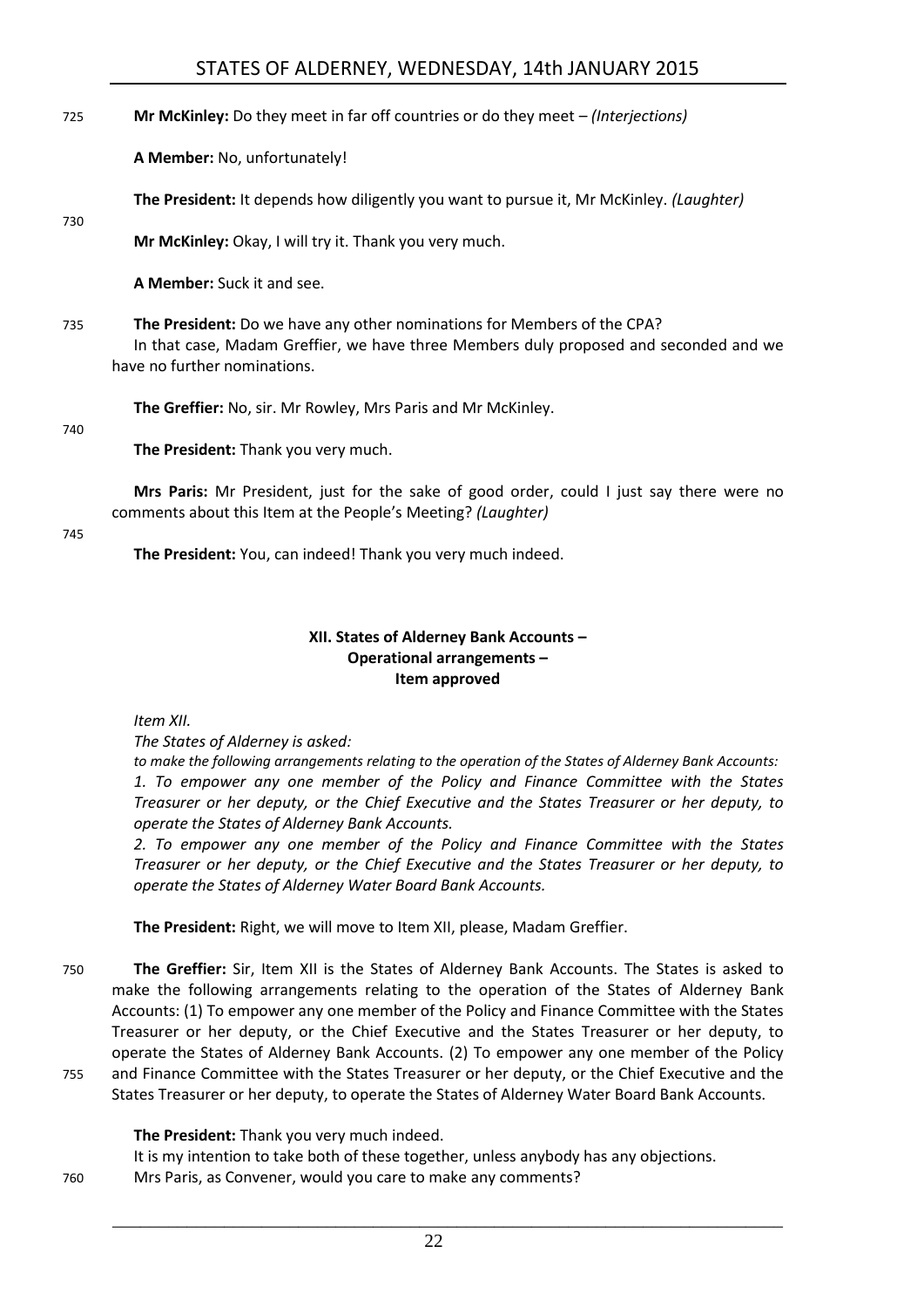**Mrs Paris:** There were no comments on this matter.

**The President:** Thank you.

765 Alright, Mr Harvey, I believe you wish to propose this.

#### **Mr Harvey:** Thank you, sir.

This is a fairly straightforward measure that comes before us every year. It is a system that works. I believe it seeks to have adequate security, whilst being operationally functional, so I am 770 pleased to propose it.

**The President:** Thank you very much indeed. Mr Tugby, I believe you wish to second this.

775 **Mr Tugby:** Yes, sir, I would like to second it.

#### **The President:** Thank you.

Does any other Member of the States wish to comment on the States of Alderney Bank Accounts?

780 Mr Harvey, do you not wish to sum up?

**Mr Harvey:** I think there is nothing further to sum up.

**The President:** Thank you very much indeed.

785 Madam Greffier, you can take that as approved.

### <span id="page-22-0"></span>**XIII. Election of Alderney Representatives to sit in the Guernsey States of Deliberation – Mr McKinley and Mr Jean elected;**

#### **and Mr Birmingham and Mr Rowley elected as Alternative Representatives**

*Item XIII.*

*The States of Alderney is asked: (a) To elect two members to sit in the Guernsey States of Deliberation for 2015, and (b) To elect two other members to sit in the Guernsey States of Deliberation as Alternative Representatives for 2015.* 

**The President:** We move to Item XIII, please.

**The Greffier:** Item XIII, sir, is the election of Alderney Representatives to sit in the Guernsey States of Deliberation. Following the procedure as laid out in the Resolution of The States of 790 Alderney dated 18th October 2006 and the Plebiscite election of 6th December 2014, the States is asked: (a) To elect two members to sit in the Guernsey States of Deliberation for 2015, and (b) To elect two other members to sit in the Guernsey States of Deliberation as Alternative Representatives for 2015.

795 **The President:** Thank you very much indeed. Mrs Paris, as Convener, were there any comments on this Item?

**Mrs Paris:** Yes, there were and it was confirmed that Graham McKinley and Louis Jean would be put forward for this.

800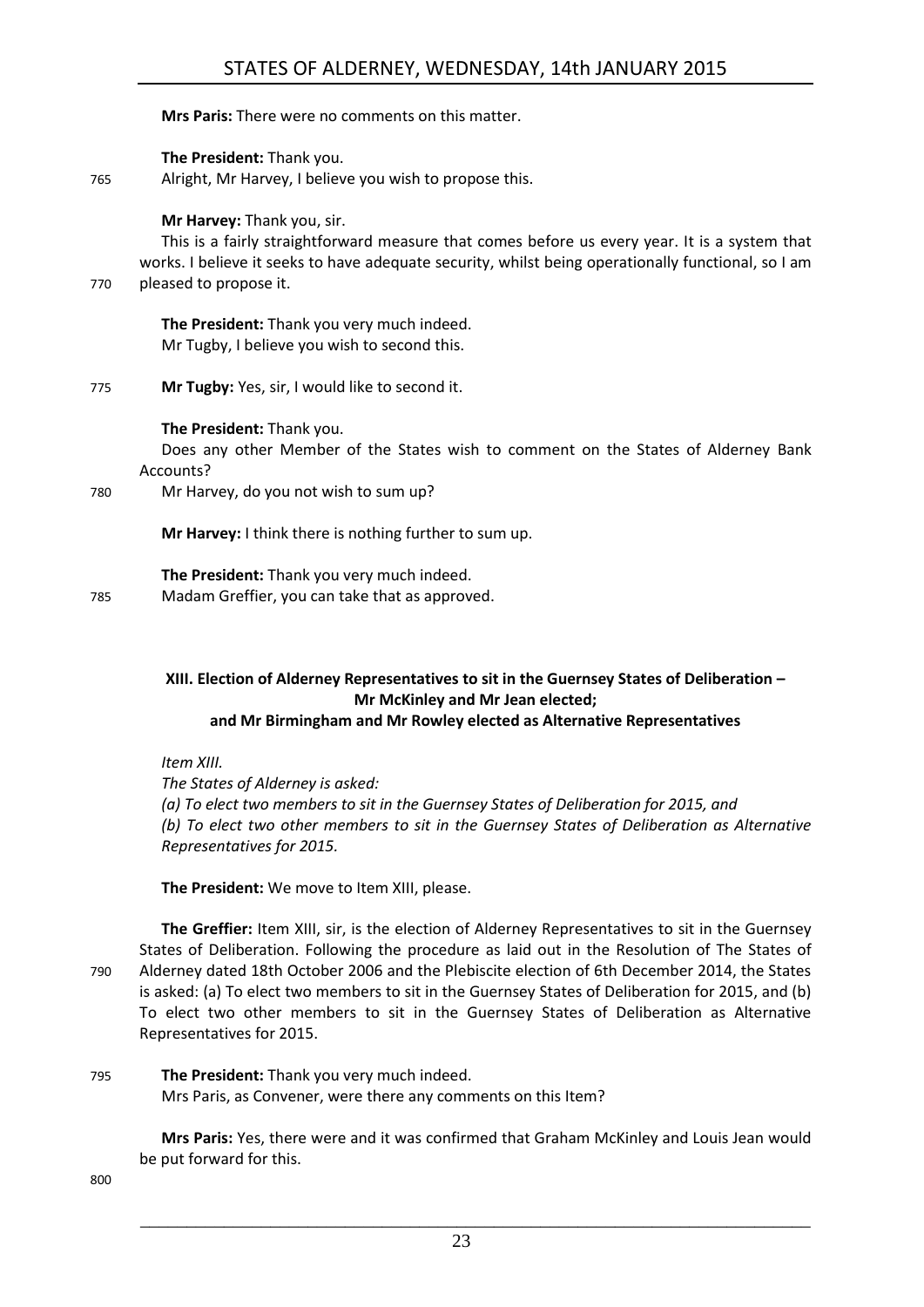Just to complete the procedure, we will do this in one go, could I have a proposer to appoint Mr McKinley and Mr Jean as the Alderney Representatives in Guernsey?

805 **Mr McDowall:** Yes, I would like to propose that, Mr President, but I would also like to make a couple of observations, with your indulgence, that I think the plebiscite process does need to be reviewed –

**The President:** Actually, it is very interesting, Mr McDowall, but that is not what we are here 810 for this evening.

**Mr McDowall:** Thank you very much.

**The President:** Do I have a seconder for the two gentlemen you have just put forward?

815

**Mr Birmingham:** Yes, thank you, I would be delighted to second.

**The President:** Thank you very much indeed.

- Does any Member wish to speak on this issue? Thank you very much, Madam Greffier, that 820 confirms Mr McKinley and Mr Jean as the Alderney Representatives in the Guernsey States of Deliberation; and section (b) – the two other Members – as we know, it is normally the other people who were unsuccessful for being that, so could I have a proposer and a seconder for the two Alternative Members?
- 825 **Mr McDowall:** I should propose them, Mr President, but I will say no more.

**The President:** Thank you very much indeed, Mr McDowall. *(Laughter)* You are a quick learner!

830 **Mr Harvey:** And I am happy to second them, sir.

**The President:** Thank you very much, Mr Harvey. In that case, can we just have the names, please, for the sake of the record?

835 **Mr McDowall:** Yes, indeed. It is Mr Birmingham and Mr Rowley.

**The President:** Thank you very much indeed. In that case, I presume there are no other nominations for this? Thank you very much. Madam Greffier, if you will record the Alternative Members, please.

#### **XIV. Alderney eGambling (Amendment) (No.2) Regulations, 2014 – Not annulled**

<span id="page-23-0"></span>*Item XIV.*

*The States of Alderney is asked: to resolve that 'The Alderney eGambling (Amendment) (No.2) Regulations, 2014' not be annulled.*

840 **The President:** We move to Item XIV.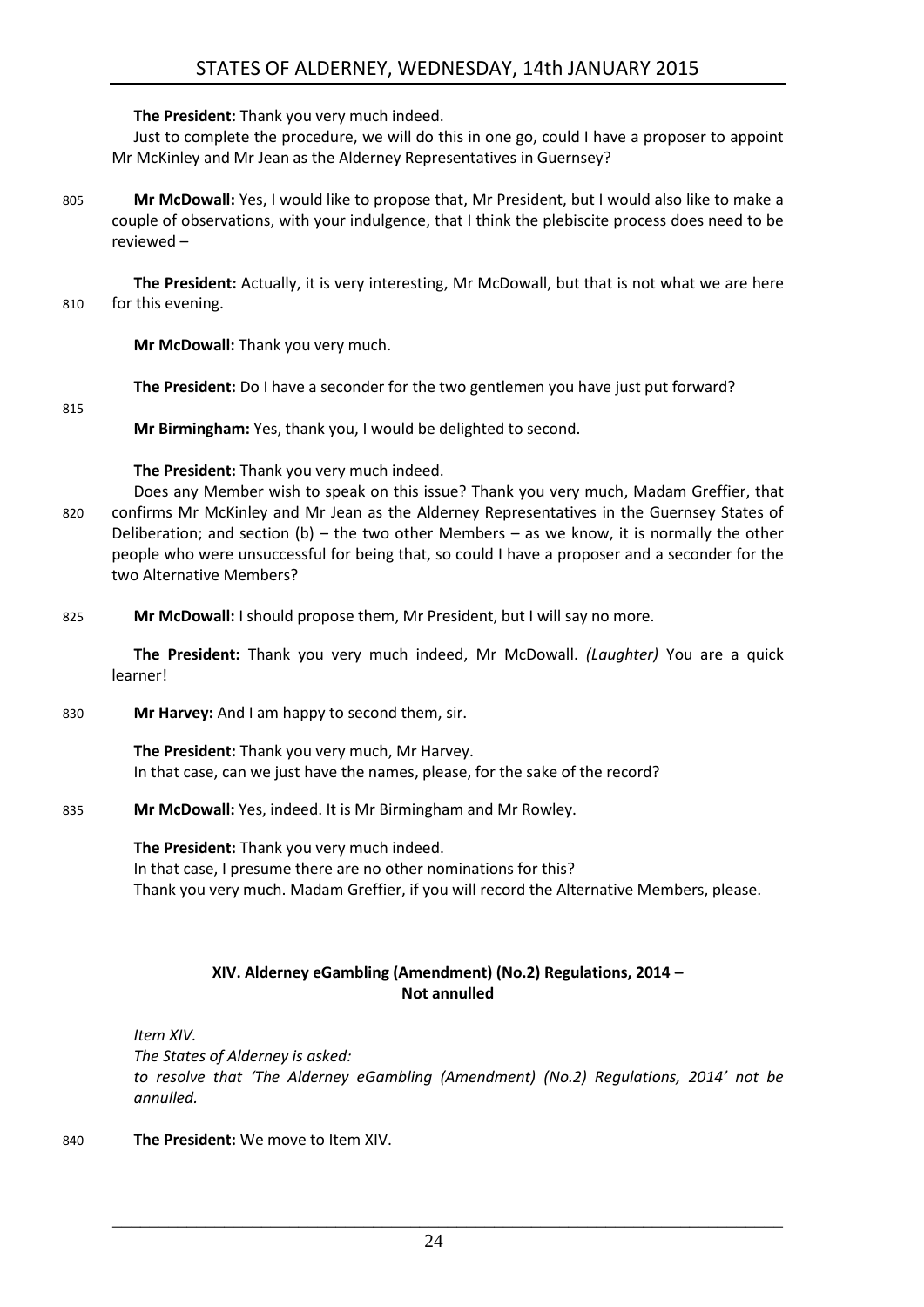**The Greffier:** Item XIV is The Alderney eGambling (Amendment) (No.2) Regulations, 2014. The States is asked to resolve that those Regulations not be annulled.

845 **The President:** Thank you very much. Mrs Paris, as Convener.

**Mrs Paris:** There were no comments on this.

850 **The President:** Thank you very much indeed. Mr Simonet, do you wish to propose this?

**Mr Simonet:** Yes, Mr President, this is, as you know, one of our usual amendments that requires us not to annul the eGambling (Amendment) (No 2) Regulations 2014. These items 855 come before us regularly and I certainly have no problem in proposing it.

**The President:** Thank you very much indeed. Mr Harvey, I believe you wish to second this.

860 **Mr Harvey:** Thank you, sir. I can only echo the comments of my colleague, Mr Simonet, on this and I would like to second.

**The President:** Thank you very much.

Does any States' Member wish to comment on Item XIV? No. 865 Madam Greffier, I can take it that the Alderney eGambling amendment is not to be annulled.

<span id="page-24-0"></span>**The Greffier:** Thank you, sir.

#### **XV. Alderney Commission for Renewable Energy – Professor John V Sharp re-appointed as Commissioner**

#### *Item XV.*

*The States of Alderney is asked:*

*to approve, on the recommendation of the Policy and Finance Committee and in accordance with section 6 of the Renewable Energy (Alderney) Law, 2007, the appointment for a further period of two years of Professor John V Sharp a Member of the Alderney Commission for Renewable Energy.*

**The President:** Move to Item XV, please.

870 **The Greffier:** Which is the Alderney Commission for Renewable Energy: Appointment of Commissioner. The States is asked to approve, on the recommendation of the Policy and Finance Committee and in accordance with section 6 of the Renewable Energy (Alderney) Law, 2007, the appointment for a further period of two years of Professor John V Sharp as a Member of the Alderney Commission for Renewable Energy.

875

**The President:** Thank you very much. Mrs Paris, as Convener.

**Mrs Paris:** Yes, there were some comments about this. The nationality of the Commissioner 880 was questioned and it was confirmed that Professor Sharp is of British origin.